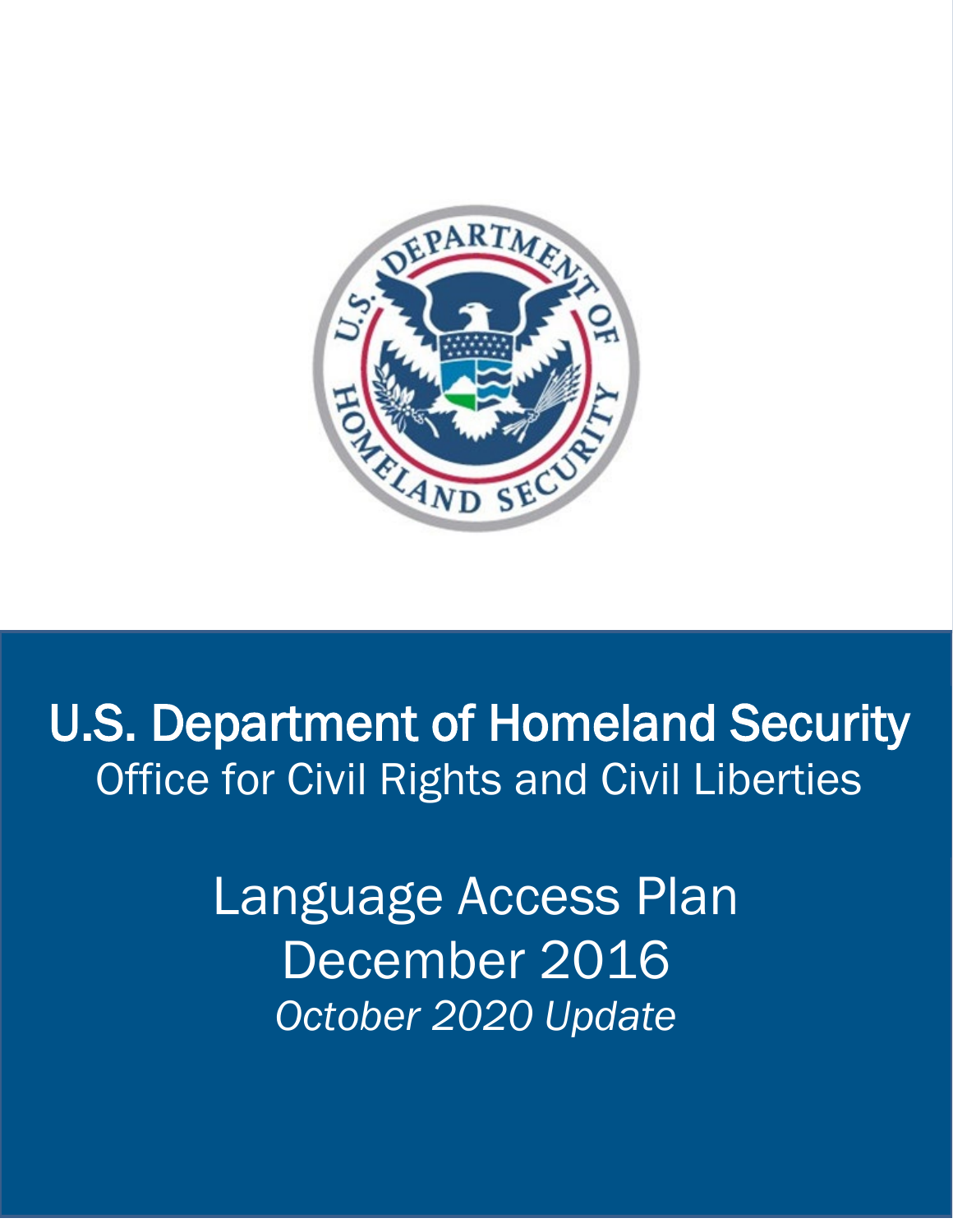### **Office for Civil Rights and Civil Liberties (CRCL)** Language Access Plan

## **Table of Contents**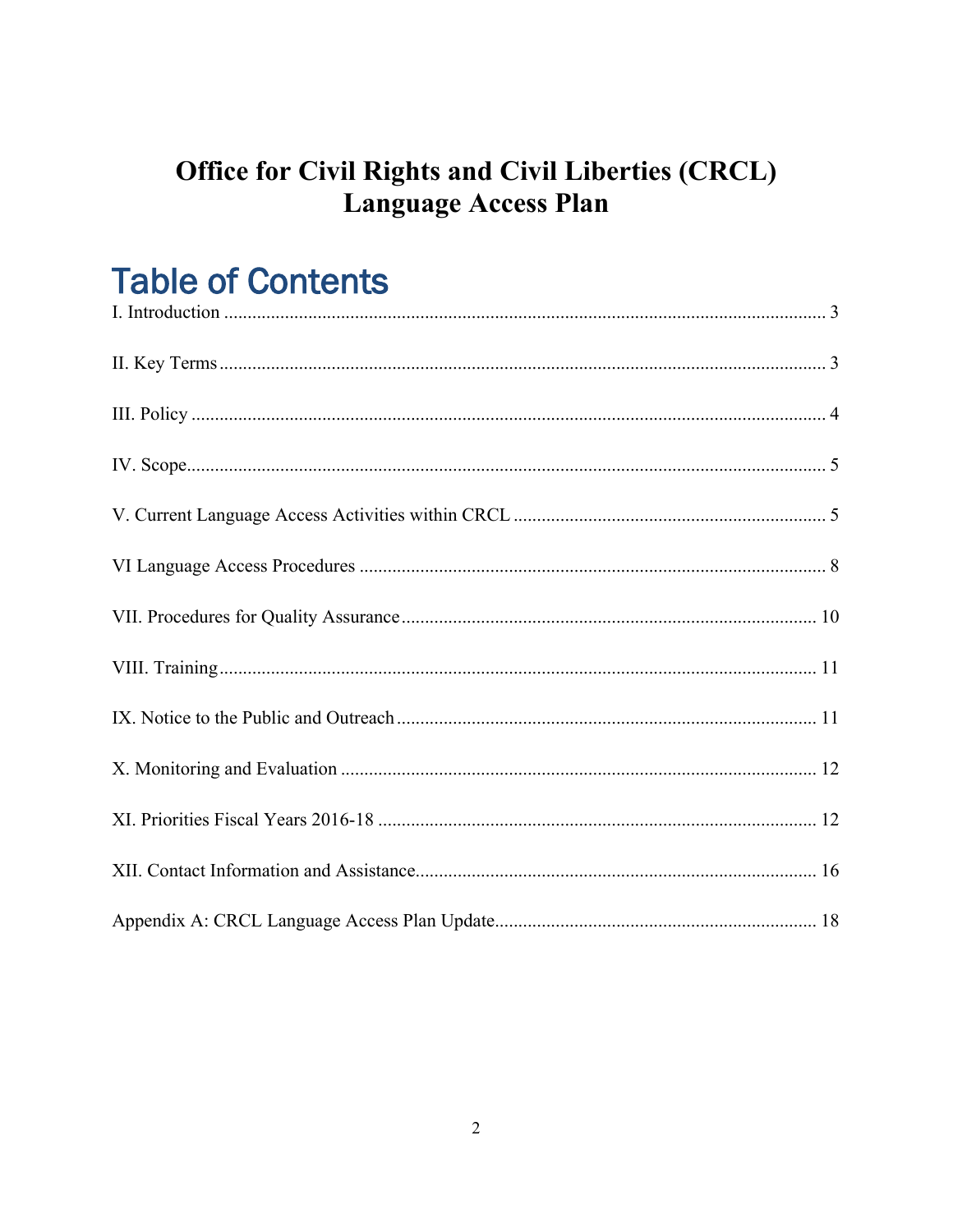## <span id="page-2-0"></span>I. Introduction

The mission of the Office for Civil Rights and Civil Liberties (CRCL) is to support the U.S. Department of Homeland Security's (Department) mission to secure the Nation while preserving individual liberty, fairness, and equality under the law.

CRCL integrates civil rights and civil liberties into all of the Department activities by:

- **Promoting** respect for civil rights and civil liberties in policy creation by advising Department leadership and personnel, and state and local partners;
- **Communicating** with individuals and communities whose civil rights and civil liberties may be affected by Department programs and activities, informing them about policies and avenues of redress, and promoting appropriate attention within the Department to their experiences and concerns;
- **Reviewing and investigating** civil rights and civil liberties complaints filed by the public regarding Department programs, policies or activities, or actions taken by Department personnel; and,
- **Leading** the Department's equal employment opportunity programs and promoting workforce diversity.

Consistent with the requirements of [Executive Order 13166,](http://www.justice.gov/crt/about/cor/Pubs/eolep.php) *Improving Access to Services for Persons with Limited English Proficiency*) (August 11, 2000), this CRCL Language Access Plan Update builds upon the [DHS Language Access Plan](http://www.lep.gov/guidance/040312_crcl-dhs-language-access-plan.pdf) released in December 2016 by establishing a system within CRCL for improving access to Limited English Proficient (LEP) persons to the full range of CRCL's programs, services, information, and activities.

Under DHS Delegation 19003, CRCL is delegated the authority for ensuring that all federally conducted programs of the Department comply with Executive Order 13166. Accordingly, this plan also describes CRCL's priorities with regard to improving access for LEP persons to programs and activities across the Department.

The principles and guidelines in this plan are designed to be consistent with the standards in the DHS guidance to recipients of financial assistance from the Department, *Enforcement of Title VI of the Civil Rights Act of 1964—National Origin Discrimination Against Persons With Limited English Proficiency, 76 Fed. Reg. 21755-21768 (April 18, 2011) [\(DHS Recipient Guidance\)](http://www.dhs.gov/sites/default/files/publications/crcl_lep_guidance_0.pdf).* 

Additional materials and resources related to language access in DHS programs and activities are available at [www.dhs.gov/crcl-lep.](http://www.dhs.gov/crcl-lep)

## <span id="page-2-1"></span>II. Key Terms

**1. Limited English Proficient (LEP)**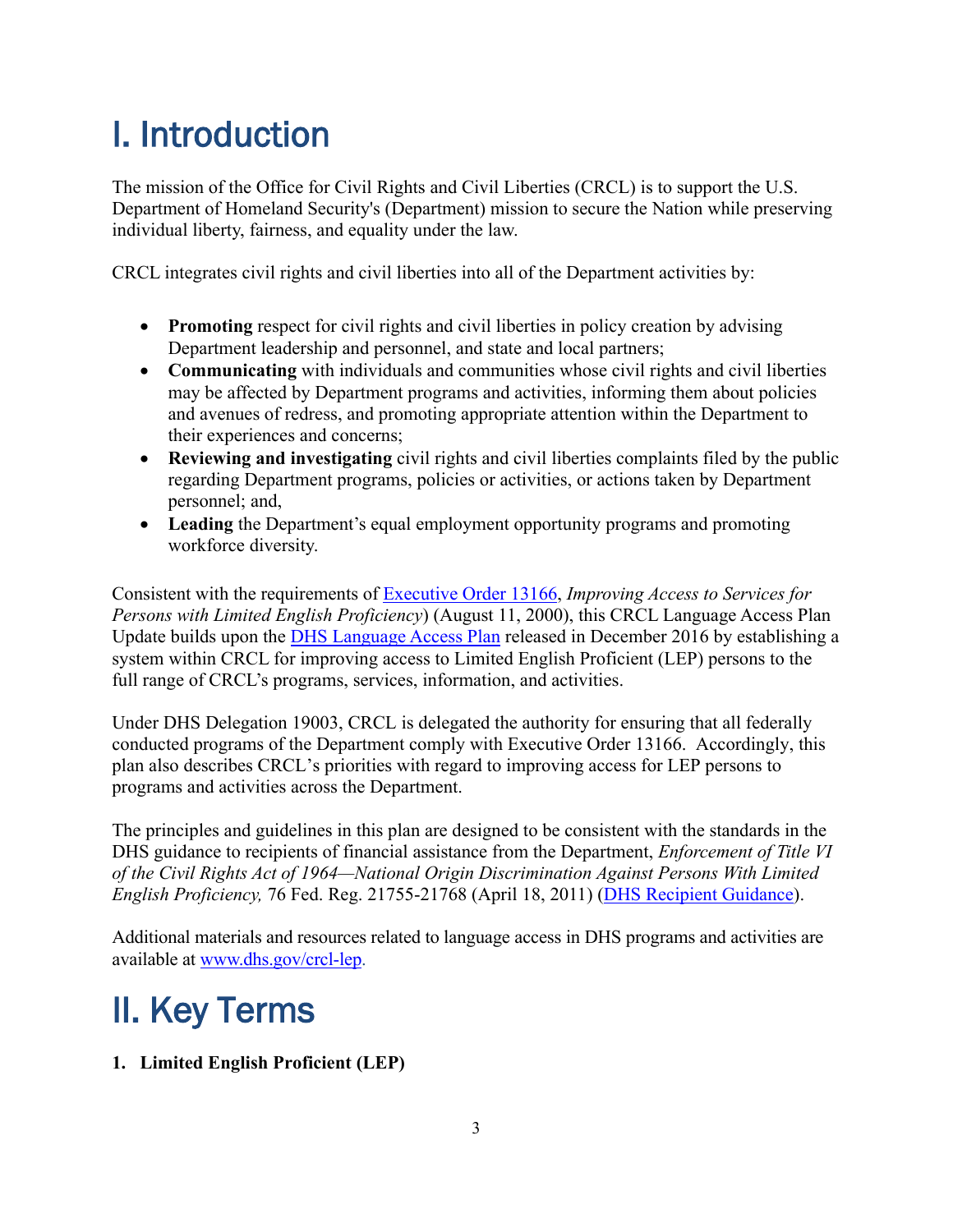Persons who are limited English proficient do not speak English as their primary language and have a limited ability to read, speak, write, or understand English. LEP individuals may be competent in English for certain types of communication (e.g., speaking or understanding), but still be LEP for other purposes (e.g., reading or writing). (*DHS Language Access Plan)*

### **2. Bilingual**

Persons who are bilingual are fluent in two languages and are able to conduct the business of the workplace in either of those languages. This is to be distinguished from proficiency in more than one language. An individual who is proficient in a language may, for example, be able to greet an LEP individual in his or her language, but not conduct agency business in that language. Interpretation and translation require the interpreter or translator to be fluently bilingual, and also require additional skills for interpretation and translation as described below. (*DHS Language Access Plan)* 

### **3. Interpretation and Translation**

Interpretation involves oral communication. Translation involves written communication. Interpretation involves the immediate communication of meaning from one language into another. An interpreter conveys meaning orally; as a result, interpretation requires skills different from those needed for translation. Interpreting combines several abilities beyond language competence in order to enable delivery of an effective professional interpretation in a given setting. From the standpoint of the user, a successful interpretation is one that faithfully and accurately conveys the meaning of the source language orally, reflecting the style, register, and cultural context of the source message, without omissions, additions, or embellishments on the part of the interpreter. Professional interpreters are subject to specific codes of conduct and should be trained in interpretive skills, ethics, and subject-matter language. *(DHS Language Access Plan)* 

#### 4. **Meaningful Access**

Language assistance that results in accurate, timely, and effective communication is available at no cost to the LEP individual. For LEP individuals, meaningful access denotes access that is not significantly restricted, delayed or inferior as compared to programs or activities provided to English proficient individuals. *(U.S. Department of Justice, Language Access Plan,* March 2012*)*

### <span id="page-3-0"></span>III. Policy

**It is the policy of DHS to provide meaningful access for individuals with limited English proficiency to operations, services, activities, and programs that support each Homeland Security mission area by providing quality language assistance services in a timely manner. DHS Components, therefore, should incorporate language access considerations into their routine strategic and businesses planning, identify and translate crucial documents into the most frequently encountered languages, provide interpretive services where appropriate, and educate personnel**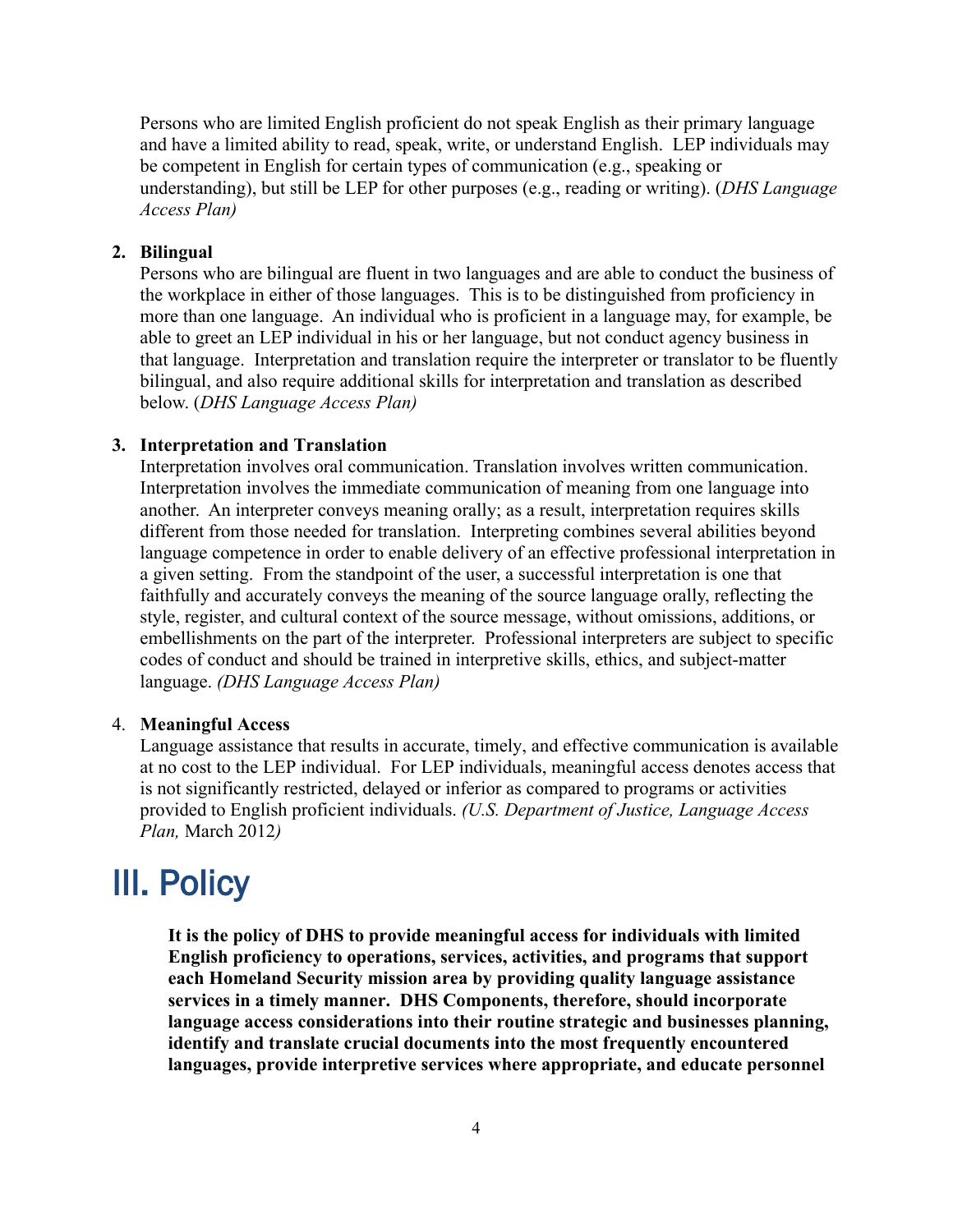### **about language access responsibilities and how to utilize available language access resources.**

### *DHS Language Access Plan*, December 2016

It is CRCL policy to take reasonable steps to effectively inform the public of the availability of language services in CRCL programs and activities. Furthermore, it is the responsibility of all CRCL personnel to take reasonable steps to provide language services to LEP individuals whom they engage with or encounter in the course of carrying out their duties.

Timeliness and quality of language services are of paramount importance in carrying out the CRCL mission particularly when communicating vital information or providing access to specific activities and programs such as the civil rights and civil liberties complaints process. Because of the need for confidentiality and accuracy, and to avoid conflicts of interest, CRCL personnel should ordinarily not rely on family members, friends, or other persons associated with LEP persons for language services in the course of carrying out their duties.

CRCL will incorporate language access considerations into its business and strategic planning and in routine efforts that involve communication, outreach, and other activities designed for the general public.

## <span id="page-4-0"></span>IV. Scope

The requirement to provide meaningful access to LEP persons applies to any medium of communication and to most interactions<sup>[1](#page-4-2)</sup> CRCL has with the public, including, but not limited to:

- In-person or telephonic contact;
- Written correspondence, including email;
- Use of websites, newsletters, and social media;
- Community engagement events and activities; and,
- Documents explaining CRCL or other DHS programs.

<span id="page-4-1"></span>All CRCL employees, detailees, contractors, and interns are covered by this plan.

## V. Current Language Access Activities within **CRCL**

### 1. Language Assistance Services

### **A. Professional Interpretation and Translation Services**

<span id="page-4-2"></span><sup>&</sup>lt;sup>1</sup> CRCL programs and activities related to the Department's equal employment opportunity programs and workforce diversity will not ordinarily require providing meaningful access to LEP individuals.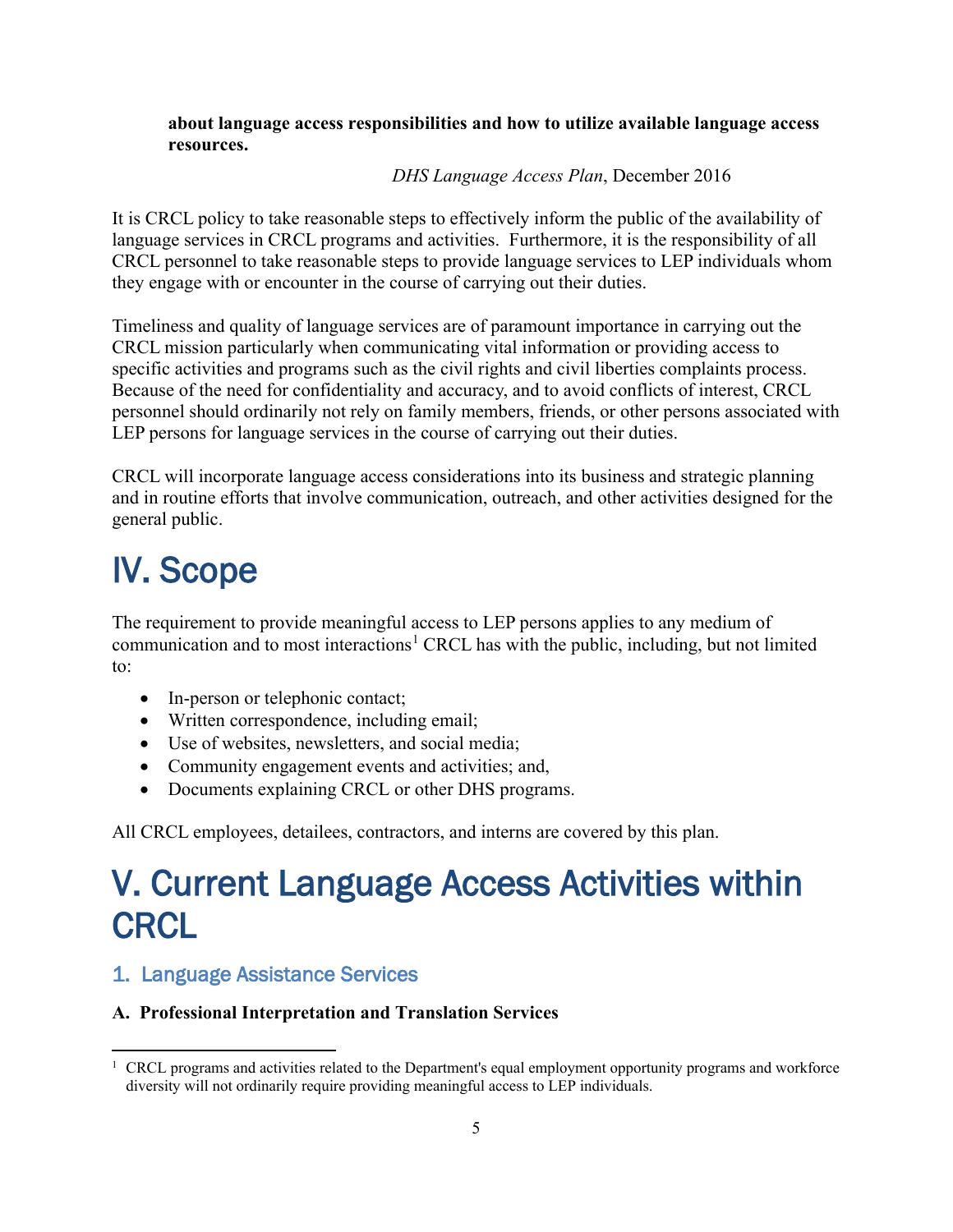Through a contract with a language services company, CRCL regularly uses professional interpreter services to provide meaningful access to LEP persons to CRCL programs and activities. The contract also supports translations of CRCL correspondence, print media, and other written communications.

The procedures in section VI, Language Access Procedures, explain how staff can request these services through the Contracting Officer's Representative (COR) for this contract. (Sign language interpreting and other services to assist in communicating with persons with disabilities are provided through a separate contract.)

### **B. Personnel with Foreign Language Skills**

A number of CRCL staff members have foreign language skills. This includes native speakers as well as those who have acquired language skills through education and professional experiences. Most of these staff members have not received formal training in interpretation or translation, nor has CRCL assessed and documented their proficiency in the foreign language. Accordingly, for vital interactions, such as interviewing LEP complainants or witnesses, and conducting presentations at community engagement events with LEP persons, CRCL will continue to rely on professional interpreters.

Before relying on any of these staff members for communicating with LEP persons, CRCL staff should consult with their supervisors and the LEP coordinator for CRCL on whether it is appropriate for the staff member to provide the needed language services in a given situation.

CRCL will be developing quality control procedures to govern the use of bilingual staff members in providing language services in support of CRCL programs or activities. These procedures will cover language assessment, training, and the use of bilingual staff in specific activities.

### 2. Major Program Activities Involving Public Interactions

### **A. Compliance Branch Activities**

The CRCL Compliance Branch ensures meaningful access to LEP complainants and other individuals through the course of its work handling allegations of civil rights and civil liberties violations regarding DHS policies and activities, from intake through the conclusion of a complaint investigation. This includes translation of correspondence from the public, translation of letters to complainants, and the use of professional interpreter services when communicating with complainants, witnesses, and other individuals during the course of an investigation. Translation and interpretation services are provided through the CRCL language services contract.

The civil rights complaint submission document is available on the CRCL website in English and the following languages:

- Arabic;
- Chinese (Simplified);
- French;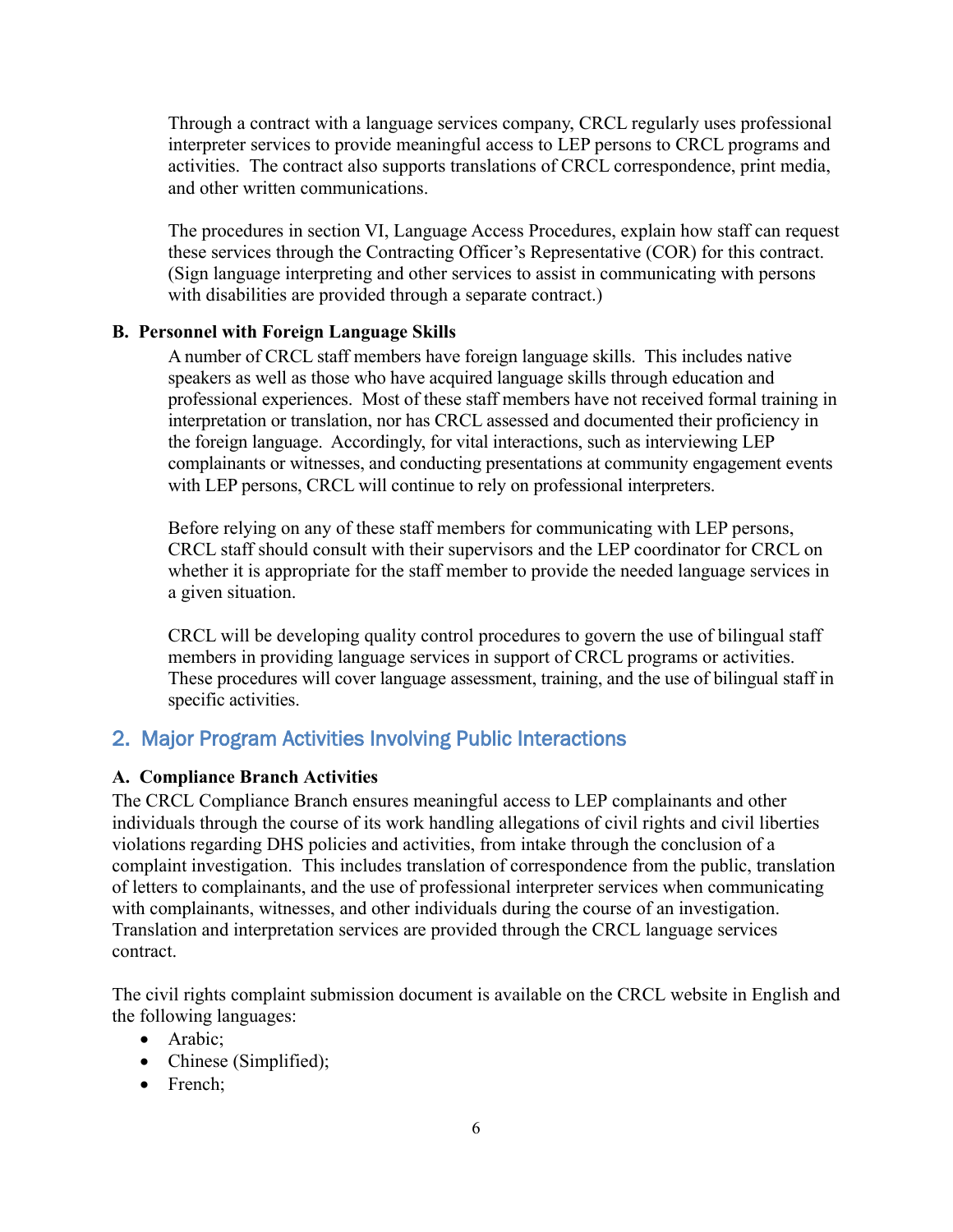- Haitian Creole;
- Portuguese;
- Russian;
- Somali;
- Spanish; and,
- Vietnamese.

Individuals may file allegations with CRCL in these or any other language. The document states:

*This document is available in other languages at [www.dhs.gov/file-civil-rights-complaint.](http://www.dhs.gov/file-civil-rights-complaint) Complaints are accepted in languages other than English. If you do not speak or write English, CRCL has access to interpreters and translators and can communicate with you in any language.* 

CRCL reviews claims regarding the denial of meaningful access for LEP persons as part of the Compliance Branch's responsibility to review allegations of civil rights and civil liberties violations in DHS programs and activities. These allegations are tracked in a complaints management database which includes a category identifying language access allegations.

### **B. CRCL Telephone Information Line**

CRCL uses telephonic interpreter services to communicate with LEP callers in real time. The protocol for staff to access the telephonic interpreter services is included in section VI, Language Access Procedures. The voicemail greeting is recorded in English, Arabic, Spanish, and Vietnamese and allows for members of the public who speak these and other languages to leave messages, which are forwarded to the contractor for interpretation.

### **C. Community Engagement**

CRCL engages regularly with the public and this engagement is an important part of CRCL's effort to provide meaningful access to LEP persons. For example, the Community Engagement Section, through roundtables that bring together federal, state, and local government officials, nongovernmental organizations, and community leaders, communicates directly with community leaders and LEP individuals to provide information about Department programs and policies and obtain feedback about community concerns and the potential impact of Department activities. The Community Engagement Section also coordinates and participates in other engagement activities around the country, including town halls, issue specific meetings, and meetings with specific ethnic, religious and other communities upon their request to address issues of interest and concern. Because of the trust many community leaders have established within their communities, community leaders often facilitate dialogue between Department officials and community members and disseminate information. Nevertheless, CRCL also engages the services of interpreters and translators when planning and conducting community events.

### **D. CRCL Website**

The CRCL website contains information about the entire range of CRCL programs and activities. Currently the following information and materials are available on the website in multiple languages: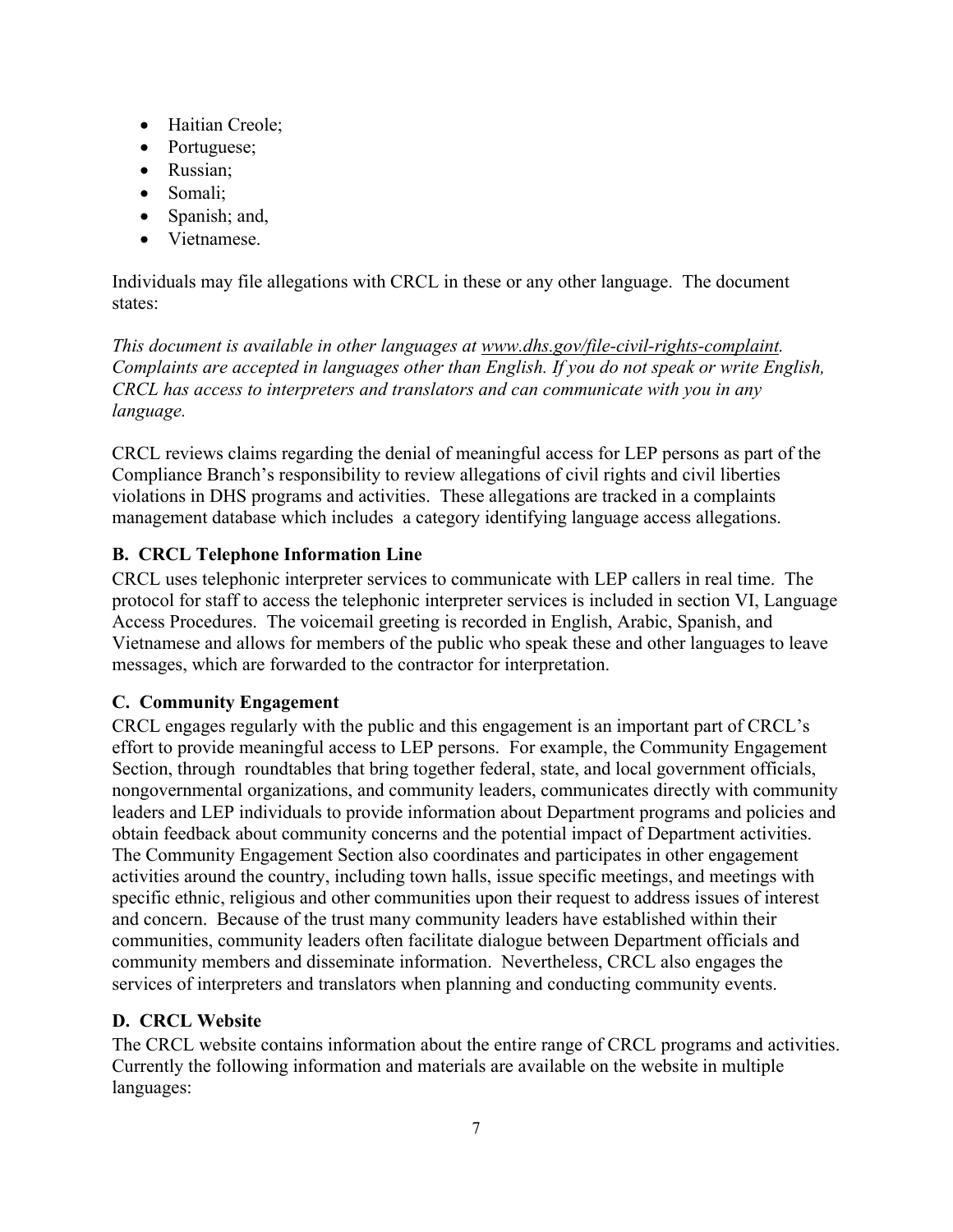- CRCL mission statement: nine languages in addition to English;
- Materials related to Title VI of the Civil Rights Act of 1964 and Executive Order 13166: 10 languages in addition to English; and,
- Complaint submission document: nine languages in addition to English.

CRCL will periodically review the CRCL webpages with the goal of improving its accessibility to LEP persons. This includes identifying the most important information to be translated and the best means for disseminating translations to LEP communities.

### **E. Notice to the Public**

As noted above, CRCL's civil rights complaint submission document, which is translated into numerous languages, includes a notice on the availability of interpreter and translation services when communicating with CRCL. Additional efforts to notify the public about the availability of language services within CRCL are included below.

## <span id="page-7-0"></span>VI. Language Access Procedures

CRCL staff should use the following procedures for identifying LEP persons and obtaining interpretation and translation services:

- 1. CRCL Protocol for Identifying LEP Persons and Providing Language Services; and,
- 2. How to Request Language Services (e.g., Interpretation and Translation).

### **1. CRCL Protocol for Identifying LEP Persons and Providing Language Services**

### **Step 1. Determine if the individual is limited English proficient (LEP)**

- $\checkmark$  LEP person self-identifies as LEP; and/or
- $\checkmark$  LEP person requests an interpreter; and/ or
- $\checkmark$  Individual's lack of English proficiency and language spoken is documented and such documentation is available to the CRCL staff; and/or
- $\checkmark$  During the interaction, CRCL staff believes that the individual does not speak and understand English well enough to effectively participate in the conversation/interview or fully understand questions and answer them without difficulty.

### **Step 2. Determine the language spoken by the LEP person**

- $\checkmark$  LEP person self identifies language preference; and/or
- $\checkmark$  LEP person's companion or an available document indicates language preference; and/or
- $\checkmark$  CRCL staff uses "I Speak" materials to assist the LEP person in identifying the language spoken.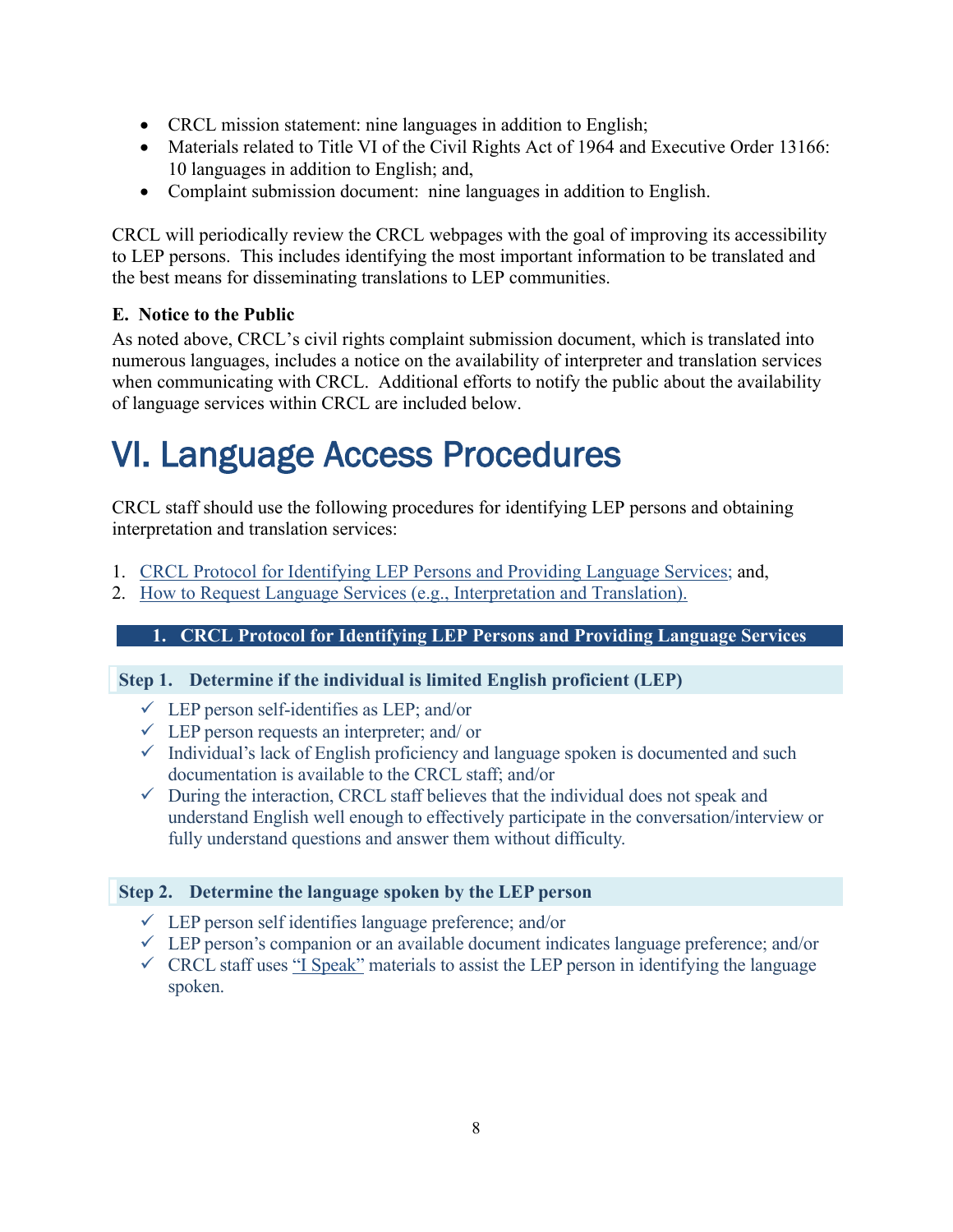### **Step 3. Request an interpreter through CRCL's Contracting Officer's Representative (COR) for the language services contract**

- CRCL staff reviews *Principles and Tips for Working with Interpreters*; and
- $\checkmark$  CRCL staff engages in discussion with LEP person using the interpreter.

### **Step 4. If the CRCL staff member provides documents to the LEP person**

- $\checkmark$  CRCL staff member determines if translated documents are available in the determined language of LEP person and provides them; or
- $\checkmark$  CRCL staff member contacts the COR to request the translation of the document; or
- $\checkmark$  CRCL staff member contacts the COR to request an interpreter to sight translate the document, conveying its content orally to the LEP person.

### **Step 5. Document language preference, interpreter used, and feedback on services rendered**

- $\checkmark$  CRCL staff person documents the language preference of the LEP person on [designated] form]; and
- $\checkmark$  CRCL staff person documents the name of the interpreter used or other identifier on [designated form]; and,
- $\checkmark$  CRCL staff person provides feedback to the COR on the interpreter services rendered on [designated form].

### **2. How to Request Language Services (e.g., Translation and Interpretation)**

Once the need for language services is identified, CRCL staff will often need to access the professional language services available to CRCL employees. These services include **translation**, **in-person and telephonic interpretation**, and a **real time telephonic interpreting system**. CRCL endeavors to provide language services in any language encountered. In cases where CRCL's contractor cannot meet the need for a specific language, CRCL has the option of working with other vendors.

### **I. For translation requests**

Send translation requests by email to the COR. Attach the document(s) requiring translation, specify the languages involved in the translation request (indicate the languages being translated, e.g., English to Spanish), and include a word count or word count estimate. Please block out English text that should not be translated (e.g., mailing addresses).

If applicable, state in the request the deadline for delivery of the translation. The timeframe for receiving translations varies depending on the complexity and scope of the assignment. Indicate if a rush translation is required.

### **II. For scheduled interpreting requests**

Send a request by email to the COR with the following information: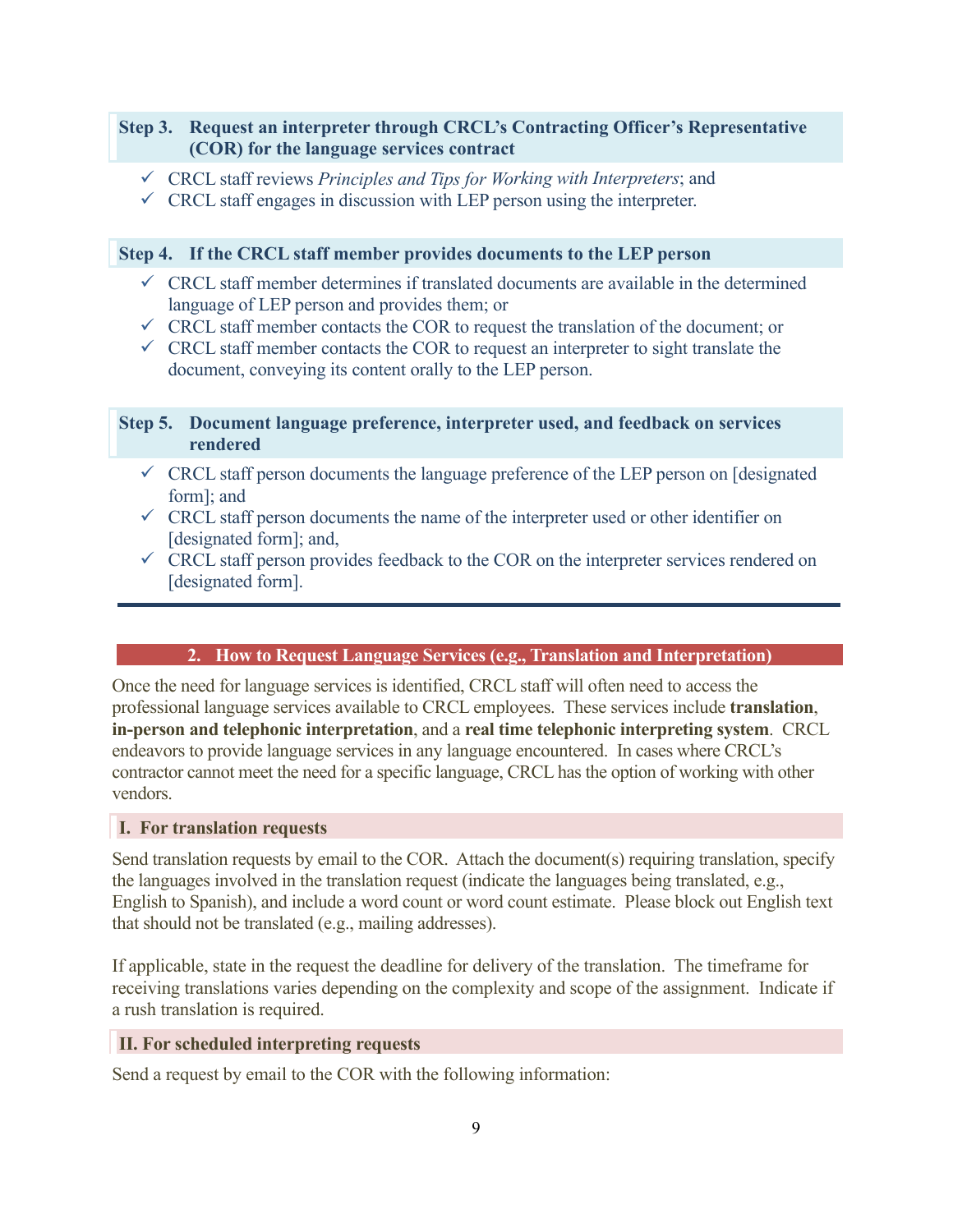- 1. **Purpose** of the request (e.g., investigative interview for CRCL complaint);
- 2. **Date/time** the service is needed (including the time zone);
- 3. Whether the interpreter should be **telephonic or in-person**;
- 4. **Language(s)** requested;
- 5. **Expected duration** of the assignment;
- 6. **Additional relevant information** (e.g., number of interviews, if an interpreter is needed for multiple interviews; the setting and context of the interpreted session);
- 7. If an interpreter is needed for an in-person assignment, include the **location and address**;
- 8. If the assignment is for a CRCL complaint investigation, include the **complaint number**; and/or other identifying information that does not include Personally Identifiable Information (PII); and,
- 9. **Name(s) and contact information** of the CRCL POC(s) for the assignment.

**III. For** *unscheduled* **telephonic interpreting requests** of phone calls to the CRCL Information Line or other unscheduled incoming calls in non-English languages

Follow the instructions on the use of the real-time telephonic interpreting system. Following each use of the interpreter service, email the COR with a review of the interpreter's performance. Include information to identify the matter/project/investigation, language spoken by the interpreter, duration of the call, estimate of the length of time it took to connect to an interpreter, and any positive, negative, or neutral comments about the interpreter's performance or the experience connecting to an interpreter.

**IV. For an urgent need for translation or interpretation services while the COR is on leave or otherwise unavailable**

Contact CRCL's Executive Officer or the LEP coordinator who will make arrangements to contact the contractor's program manager. Copy the COR on your translation or interpretation requests.

## <span id="page-9-0"></span>VII. Procedures for Quality Assurance

Quality assurance is a critical part of the CRCL's efforts to provide meaningful access to LEP persons to the Office's and other Components' programs and activities. Through the DHS Language Access Working Group, CRCL is collaborating with DHS Components to identify best practices for ensuring quality in language services and establish proposed standards for quality control across the Department.

CRCL's current efforts and practices are as follows:

- CRCL's contract for language services includes specific requirements for providing high quality translation and interpretation services and for conducting quality assurance. For translations, the contractor conducts an internal quality review of each translation before delivering the translation to CRCL. For interpretation, the CRCL COR requests feedback from CRCL personnel about the interpretation session.
- Translations: In addition to internal quality control CRCL requires of its contractor, once the COR receives a translated document from the contractor, the COR may provide the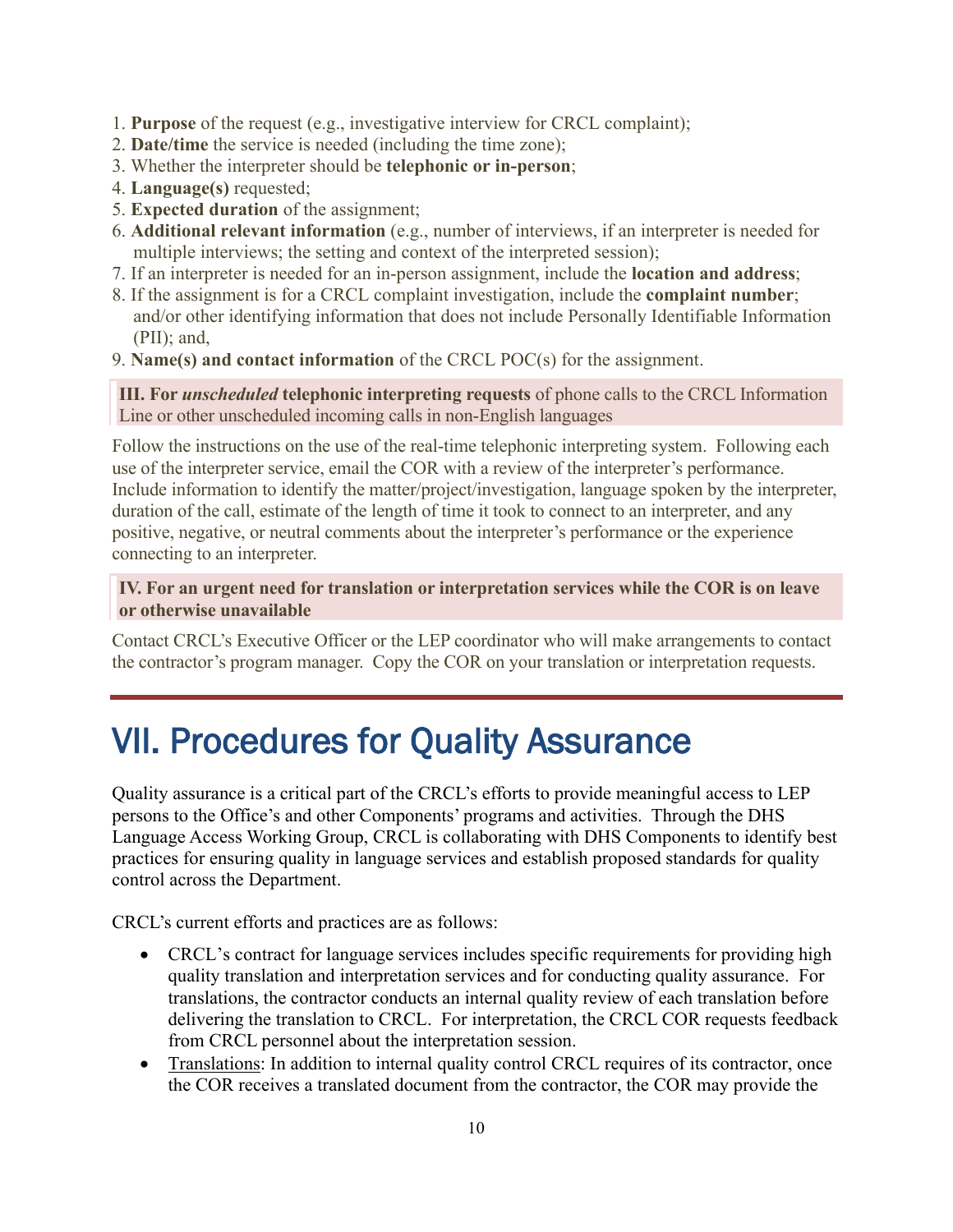translation to a CRCL staff member with foreign language skills to informally assess whether the translation appears to communicate the intended information. The COR sends the contractor any questions or comments and notifies the contractor of language preferences for future translation work. Occasionally, CRCL will also use a second vendor as a step in the quality assurance process.

• Interpretation: In addition to internal quality control procedures that CRCL requires its language services contractor to have, CRCL personnel using an interpreter are asked to provide feedback to the COR regarding the interpreted session. As in the case with translations, the COR communicates any issues to the contractor.

### <span id="page-10-0"></span>VIII. Training

### **Training for Staff**

CRCL supervisors are responsible for ensuring their staff and any contractors have reviewed and are familiar with the contents of this plan, including the policy on language access, key terms, and language access procedures.

CRCL has provided training to staff on language access principles, legal and policy requirements, identifying LEP persons, accessing available language services in CRCL, and working effectively with interpreters. CRCL staff can familiarize themselves with these topics by reviewing the Power Point presentation, ["Language Access Responsibilities:](http://www.dhs.gov/xlibrary/assets/crcl/crcl-dhs-lep-plan-03302012.ppt) Overview for [DHS Employees," which has been modified to include specific CRCL procedures.](http://www.dhs.gov/xlibrary/assets/crcl/crcl-dhs-lep-plan-03302012.ppt) 

Through the Federal Interagency Working Group on LEP, CRCL, Immigration and Customs Enforcement (ICE), and the Federal Emergency Management Agency (FEMA) worked with the U.S. Department of Justice and other federal agencies on the development of a series of [training](https://www.lep.gov/video/communicating-effectively-limited-english-proficient-individuals)  [videos](https://www.lep.gov/video/communicating-effectively-limited-english-proficient-individuals) covering various aspects of providing meaningful access to LEP persons to federal government programs and activities. CRCL has incorporated this and other training resources in new employee orientation and ongoing employee training.

CRCL will be developing guidelines for offering staff language proficiency assessments and training to enhance foreign language skills as well as skills of interpretation and translation.

### <span id="page-10-1"></span>IX. Notice to the Public and Outreach

### **Notice to the Public about Language Services**

The provision of meaningful access also involves providing notice of language assistance services. CRCL's civil rights complaint submission document notifies persons who wish to file allegations with CRCL that if they are not proficient in English, CRCL has access to interpreters and translators for communication in any language. CRCL also provides notice to the public of the availability of interpretation and translation services through a statement on its website, which is translated into nine languages. CRCL will also include this notice in CRCL's newsletter.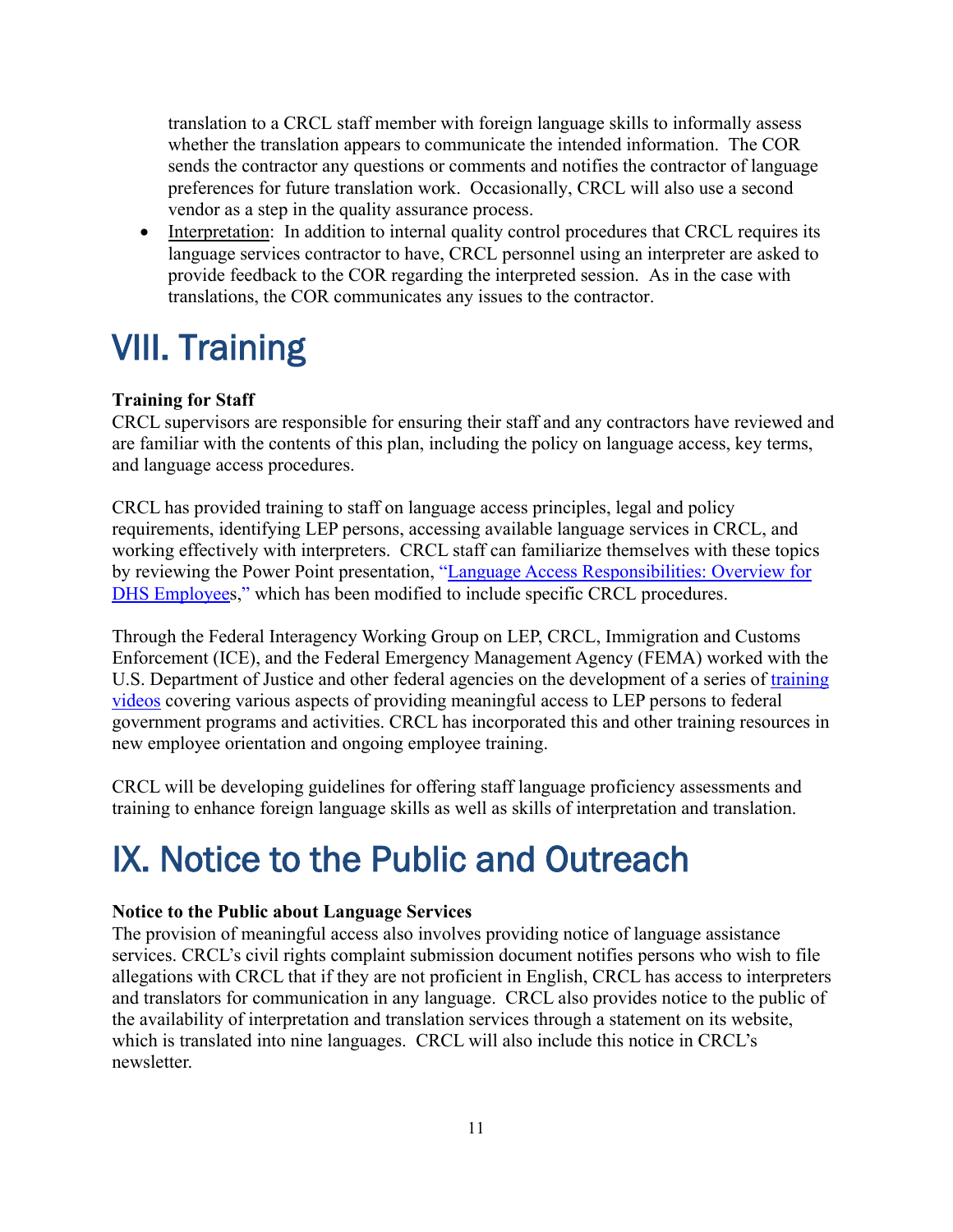### **Outreach**

CRCL staff has conducted outreach on the Language Access Plan through:

- Presentations at community engagement roundtables throughout the U.S;
- Presentations at emergency management conferences;
- Translations of a summary of the DHS plan in 10 languages, which were posted online and distributed at community engagement roundtables; and,
- Posting of the plan and related resources on the CRCL website and LEP .gov, the website of the Federal Interagency Working Group on LEP.

## <span id="page-11-0"></span>X. Monitoring and Evaluation

CRCL routinely and continuously monitors the quality of language services provided through its language services contract. It is also important to evaluate the effectiveness of this plan in ensuring that LEP individuals have meaningful access to CRCL's programs and activities. CRCL intends to evaluate the effectiveness of the plan by, among other things:

- Requesting feedback from external stakeholders; and,
- Requesting feedback from CRCL staff on the availability of language services, the quality and sufficiency of language services, and how these services impact their work.

Evaluation of the CRCL Language Access Plan will occur at least every two years. A report on the status of language access within CRCL, including any recommendations for improvements and modifications to the plan, will be provided to the Officer following each evaluation period.

## <span id="page-11-1"></span>XI. Priorities Fiscal Years 2016-18

### 1. Improvements in Access to CRCL Programs and Activities

In developing this plan, CRCL assessed its language needs and priorities, as well as its current capacity to meet these needs. CRCL's assessment took into consideration the four-part analysis CRCL has asked DHS recipients of federal financial assistance to use when assessing their own obligations to provide meaningful language access.<sup>[2](#page-11-2)</sup> In addition, CRCL also identified vital documents and key interactions with the public, based on the importance of the activity, information or encounter, the frequency of the interaction, and the demographics in particular sites or programs. The following priorities are based on this assessment.

A. *Vital Interactions*

CRCL has determined that the following functions are vital interactions with LEP persons and as

<span id="page-11-2"></span><sup>2</sup> These four factors are:

<sup>1)</sup> The number or proportion of LEP individuals encountered or likely to be encountered;

<sup>2)</sup> The frequency of contact with LEP individuals;

<sup>3)</sup> The nature and importance of the program, activity or service provided; and,

<sup>4)</sup> The resources available and costs to provide the meaningful access.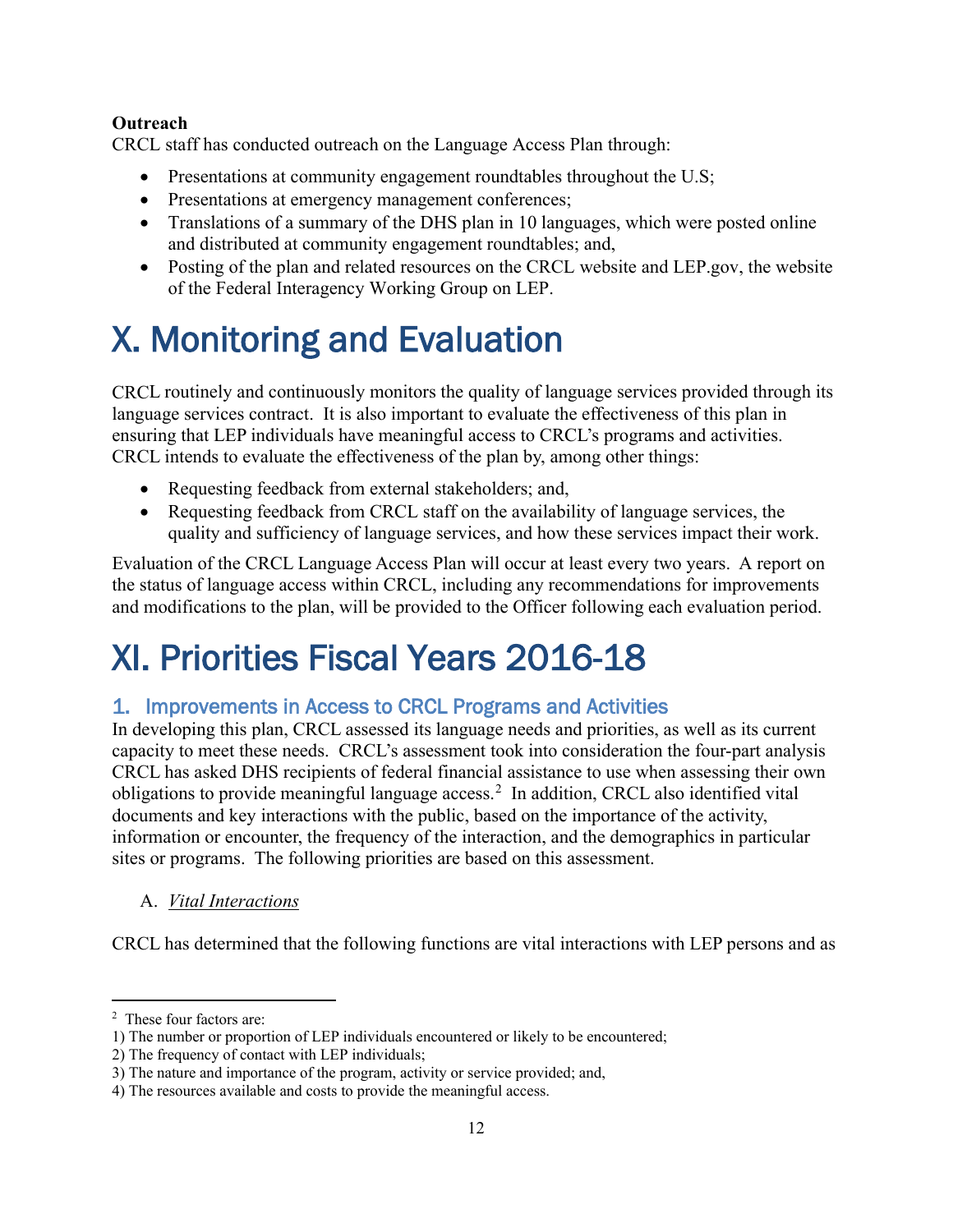such are a priority for obtaining interpretation:

- In-person presentations at community engagement and other outreach events aimed at community groups and the general public;
- Access to the complaints process;
- Interviews and other interactions with complainants and witnesses, including detainees or other persons in DHS custody; and,
- Access to the CRCL telephone information line.

### *B. Vital Documents and Information*

CRCL has determined that the following are vital documents and as such are a priority for obtaining translations:

- Incoming correspondence and other information in languages other than English, particularly as they relate to allegations from the public regarding civil rights and civil liberties violations regarding DHS;
- CRCL correspondence prepared in response to non-English language information, particularly that which pertains to allegations of civil rights and civil liberties violations regarding DHS;
- Information about CRCL's role and responsibilities, as well as information on some of its functions and activities; and,
- Information for the public about Homeland Security programs related to disasters.

### **Specific Activities Include:**

### *Interpretation and Translation*

- Increase the number of indigenous language interpreters
- Explore the use of machine translations as an alternative when live interpretation is unavailable
- Translate select documents that are regularly distributed at CRCL roundtables, events, and other community engagement activities;
- Develop a plan and protocol for the use of in-person interpreters for on-site investigations to supplement the use of telephonic interpretation (Compliance Branch);
- Develop plans and protocols for use of in-person interpreters for specific community engagement events (Community Engagement Section/Programs Branch);
- Create a glossary of CRCL key terms and translations to be provided to the language services contractor for use in translations;
- Review the CRCL webpage, identifying the most important information to be translated and the best means for informing LEP communities and organizations serving LEP communities about the availability of these translations;
- Develop a framework for a new CRCL and DHS webpages with multilingual content similar to the Social Security Administration's "multilingual gateway" at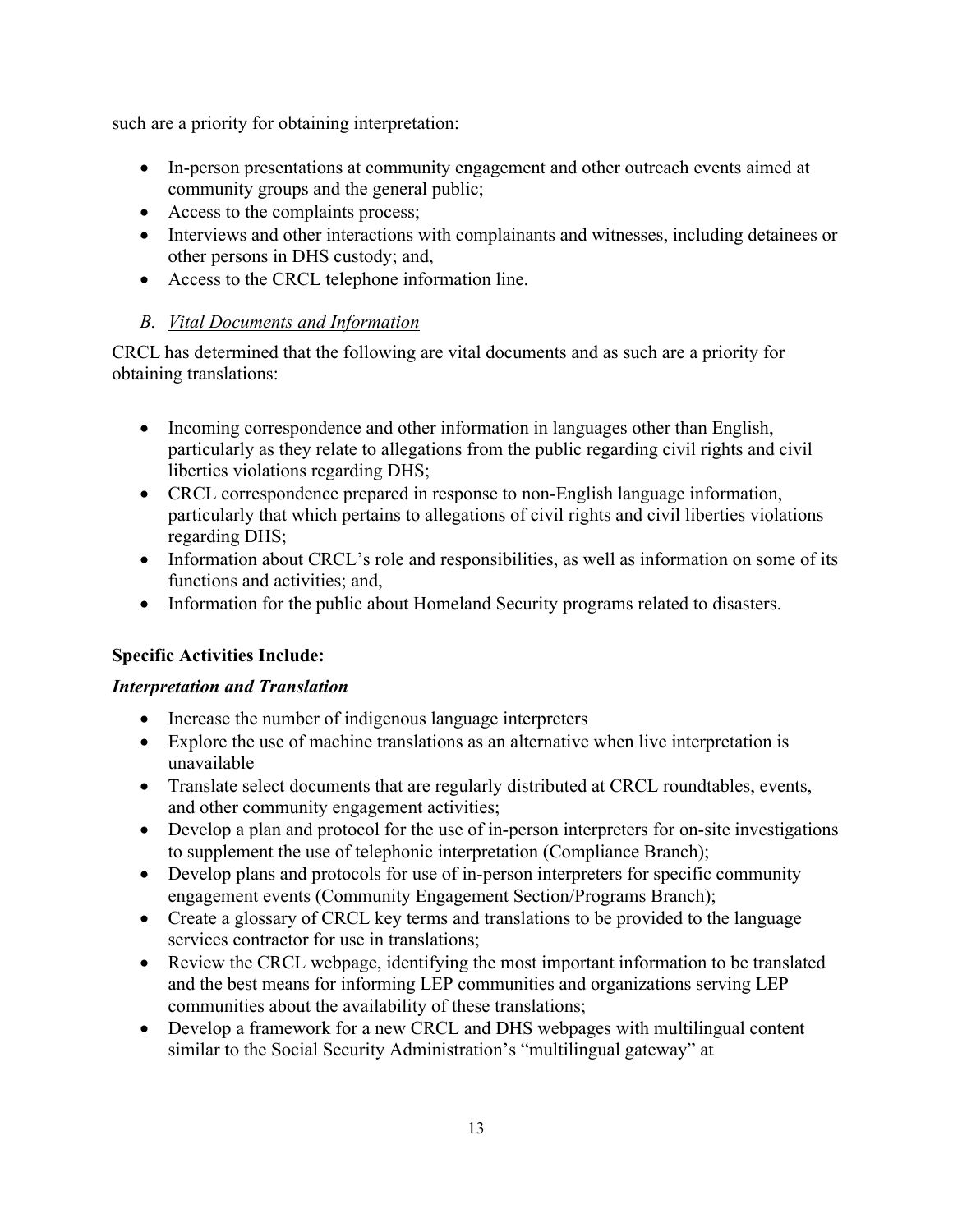<http://www.ssa.gov/multilanguage/> and the USCIS Multilingual Resource Center at [http://www.uscis.gov/tools/multilingual-resource-center;](http://www.uscis.gov/tools/multilingual-resource-center)

- Identify and catalogue vital documents throughout DHS—and the status of translations and collaborate with Components to establish a plan for translating documents in additional languages, including languages spoken by Asian American and Pacific Islander populations;
- Complete additional translations of E-Verify video for workers (in multiple languages in addition to Spanish);
- Collaborate with ICE on translating the ICE Detainee Handbook and the Sexual Assault Awareness materials into additional languages; and,
- Collaborate with ICE and the American Bar Association (ABA) Commission on Immigration on translating the "Know your Rights" materials into additional languages. The "Know Your Rights" Video is currently available in English, Spanish, and French in immigration detention facilities.

### *Notice to the Public*

• Provide additional notice to the public, in multiple languages, on the availability of language services in communicating with CRCL staff by adding a notice on the website in multiple languages and include this information in the CRCL newsletter.

### *Training*

- Provide training and technical assistance to staff on language access principles, policy, and procedures;
- Supervisors report that their staff have received training or instruction on language access requirements, how to access available language services, and how to work with interpreters; and,
- Develop guidelines for offering bilingual staff language assessment testing and training on foreign language skills and begin implementing these guidelines;

### *Collaboration with Other Federal Agencies and Other Organizations*

- Collaborate with the Federal Interagency Working Group on LEP (IWG) on implementation of Executive Order 13166 across the federal government through participation in the federally conducted subgroup and other related activities; and,
- Participate in the IWG federally conducted subcommittee initiative to develop training modules on language access that can be used and/or adapted by agencies across the federal government to meet agency training requirements.

### *Outreach*

- Continue to provide information on language access and obtain input from external stakeholders on improving language access in CRCL and across DHS through Community Engagement Section roundtables and other engagement events; and,
- Focus one of these outreach events on Asian American and Pacific Islander communities and collaborate with the White House Initiative on Asian American and Pacific Islanders.

### *Tracking, Evaluation, and Monitoring*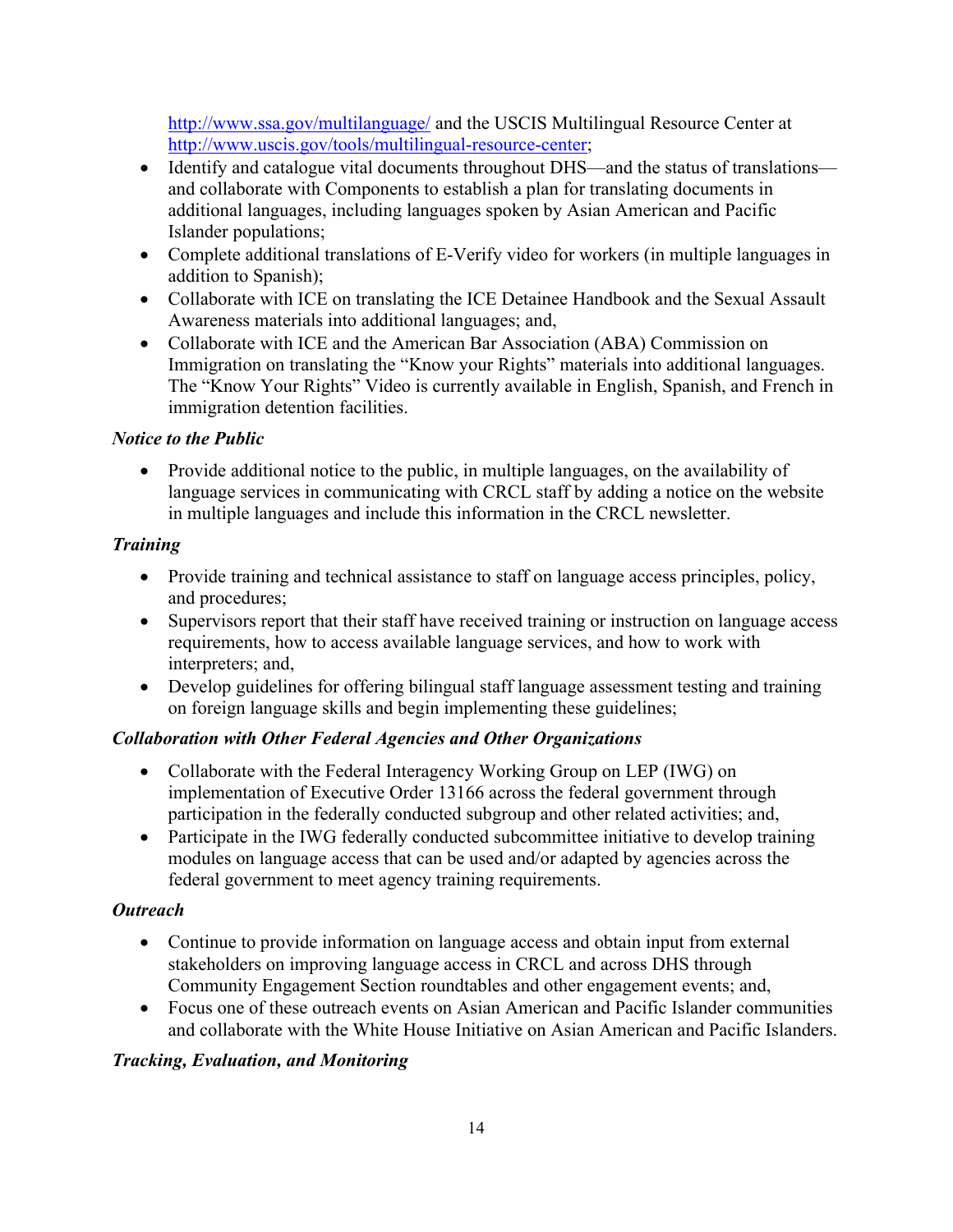- Identify effective methods for collecting and tracking the languages of callers to the CRCL telephone information line and other interactions with LEP persons to assist CRCL in planning for future language services;
- Review the CRCL website with the goal of improving its accessibility to LEP persons; and,
- Obtain feedback from external stakeholders on CRCL's improvements in providing language access for use in the evaluation report.

### 2. Improvements in Access to Programs and Activities across DHS

CRCL will continue to carry out the following activities to strengthen civil rights compliance related to language access in programs and activities across DHS:

- A. Chair the DHS Language Access Working Group consisting of representatives across DHS to implement the DHS Language Access Plan and finalize individual Component plans. Among other activities that promote coordination and efficiency, the working group will propose agency-wide standards for ensuring quality assurance of language services, serve as a clearinghouse of best practices and opportunities for leveraging resources across DHS, and research and disseminate information on existing language technologies and the appropriate use of these technologies.
- B. Assess language services to indigenous language speaking populations. There are challenges across DHS in identifying at first contact the indigenous language speaker's primary language and then obtaining and providing appropriate language services in a timely manner.
- C. Monitor Components' progress in carrying out language access activities outlined in the DHS Language Access Plan and provide ongoing technical assistance to Components in providing language access in these and other programs and activities. Among other efforts:
	- Collaborate with the Office of Public Affairs (OPA) and Office of Operations Coordination on integrating language access in planning and execution of the National Terrorism Advisory System (NTAS);
	- Provide training, technical assistance, and resources for personnel in the immigration enforcement and detention contexts;
	- Improve access to customer information lines across the Department; and,
	- Support Components' efforts as described above under Interpretation and Translation.
- D. Review information from the public alleging denial of meaningful access to DHS programs and activities due to language barriers and, where appropriate, make recommendations to remedy deficiencies and/or improve the provision of language services.
- E. Support Components' efforts to train managerial and front-line employees on language access responsibilities and protocols.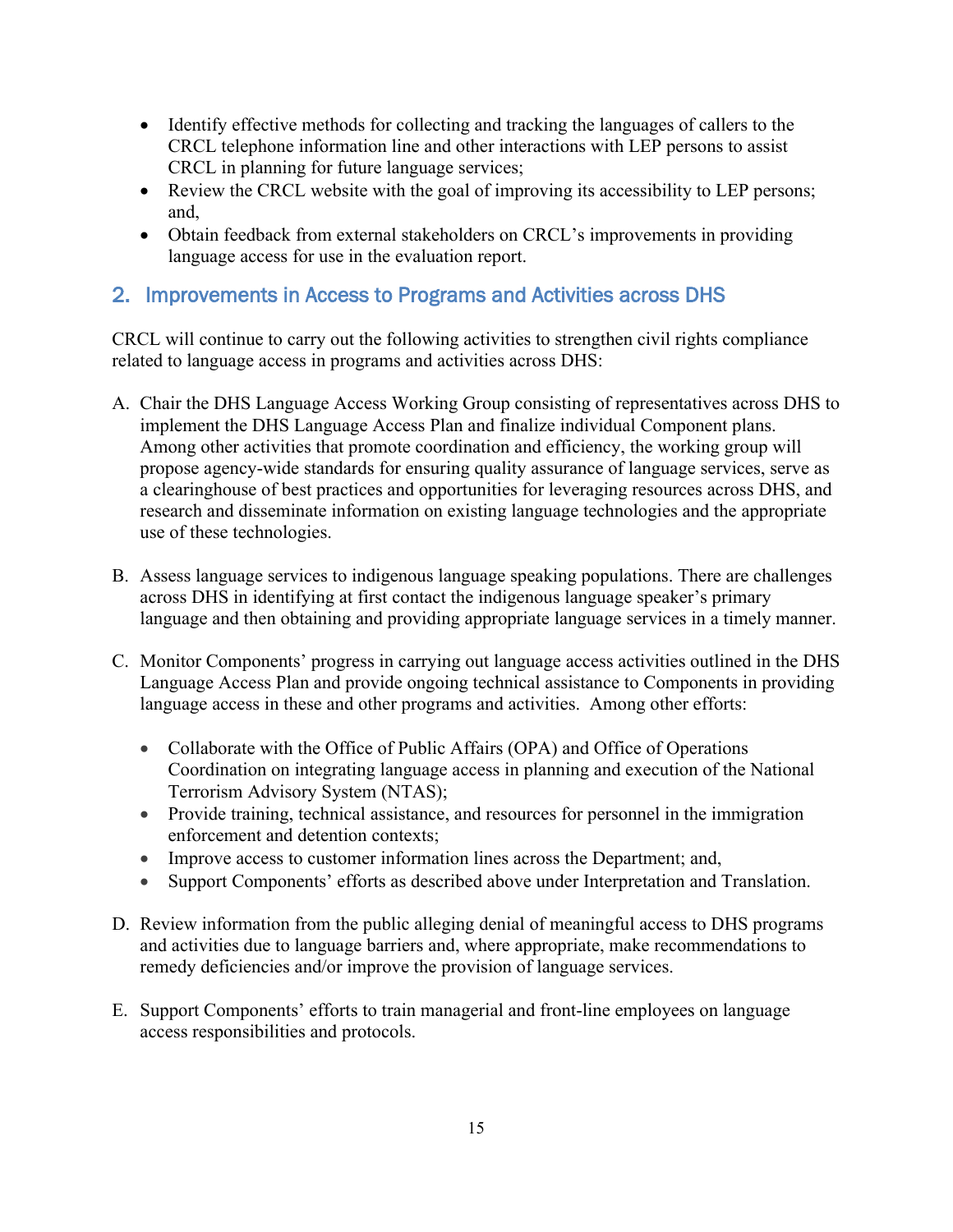F. Facilitate access to existing federal resources such as the National Virtual Translation Center (NVTC), which offers qualified translators in support of national security; the FBI's Language Services Unit, which offers language skills testing and interpreter certification; and the National Language Service Corps within the Department of Defense (DOD), established by Congress to address surge language requirements and the National Security Language Initiative (NSLI).

### <span id="page-15-0"></span>XII. Contact Information and Assistance

The public may contact CRCL via email at  $\text{crel}(\partial_{\Omega}h\mathbf{q}.d\mathbf{hs}.\mathbf{g}\mathbf{o}\mathbf{v})$  or by calling the numbers below for more information about language services and related activities within CRCL and across DHS, or to file a complaint concerning language access in any DHS program or activity.

Complaints may be filed using the optional [fillable complaint document](https://www.dhs.gov/publication/file-civil-rights-complaint) and e-mailing it to  $CRCLCompliance(Q)$ hq.dhs.gov or by e-mailing a detailed written description of the allegations.

CRCL's civil rights complaint document is available on the CRCL website in English and the following additional languages:

| تحميل المستند بالللغة العر بية إضغط                                 | Arabic             |
|---------------------------------------------------------------------|--------------------|
| Cliquez ici pour télécharger ce formulaire<br>en français           | French             |
| Klike la pou telechaje fòm sa a an Kreyòl<br>Ayisyen                | Haitian Creole     |
| Clique aqui para fazer o download deste<br>formulário em português  | Portuguese         |
| Щелкните мышью здесь, чтобы<br>загрузить эту форму на русском языке | Russian            |
| 点击此处下载本表格的中文版                                                       | Simplified Chinese |
| Halkan riix si aad u soo degsato foomkan<br>oo af Soomaali ah       | Somali             |
| Haga clic aquí para descargar este<br>formulario en español         | Spanish            |
| Bấm vào đây để tải mẫu đơn này bằng tiếng<br>Viêt                   | Vietnamese         |

Civil rights complaints may be sent to CRCL in these and any other language. More information about filing a complaint with CRCL can be found at [www.dhs.gov/crcl](http://www.dhs.gov/crcl) or by calling CRCL directly at one of the phone numbers listed below.

### **Other Means of Contacting CRCL:**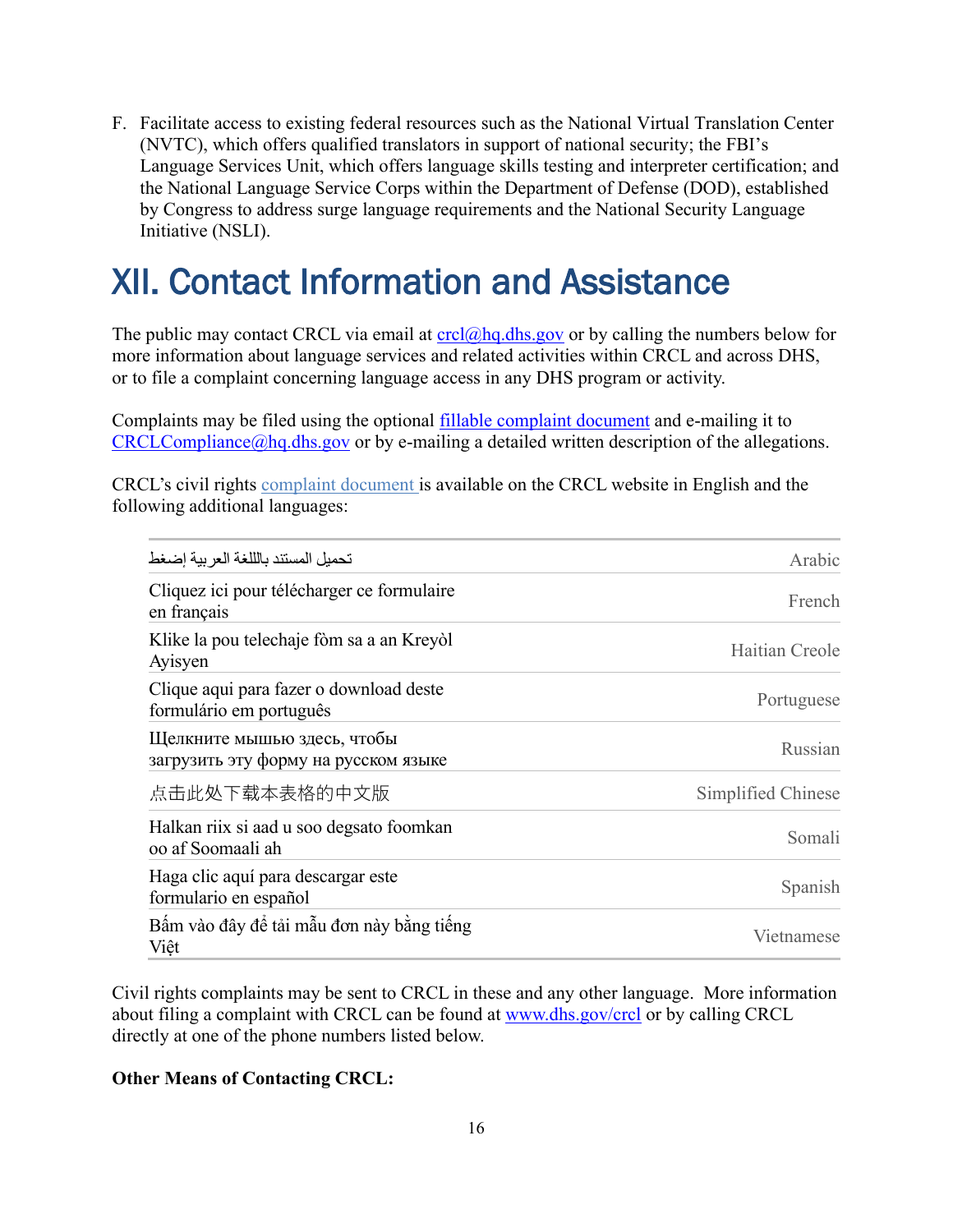### **U.S. Postal Mail**

*(this method can take up to 20 business days)* 

Department of Homeland Security Office for Civil Rights and Civil Liberties 0190 Department of Homeland Security 2707 Martin Luther King Jr AVE SE Washington, DC 20528-0190

### **Fax**

202-401-4708

### **Telephone**

- $\bullet$  Local: 202-401-1474
- Toll Free: 1-866-644-8360
- Local TTY: 202-401-0470
- Toll Free TTY: 1-866-644-8361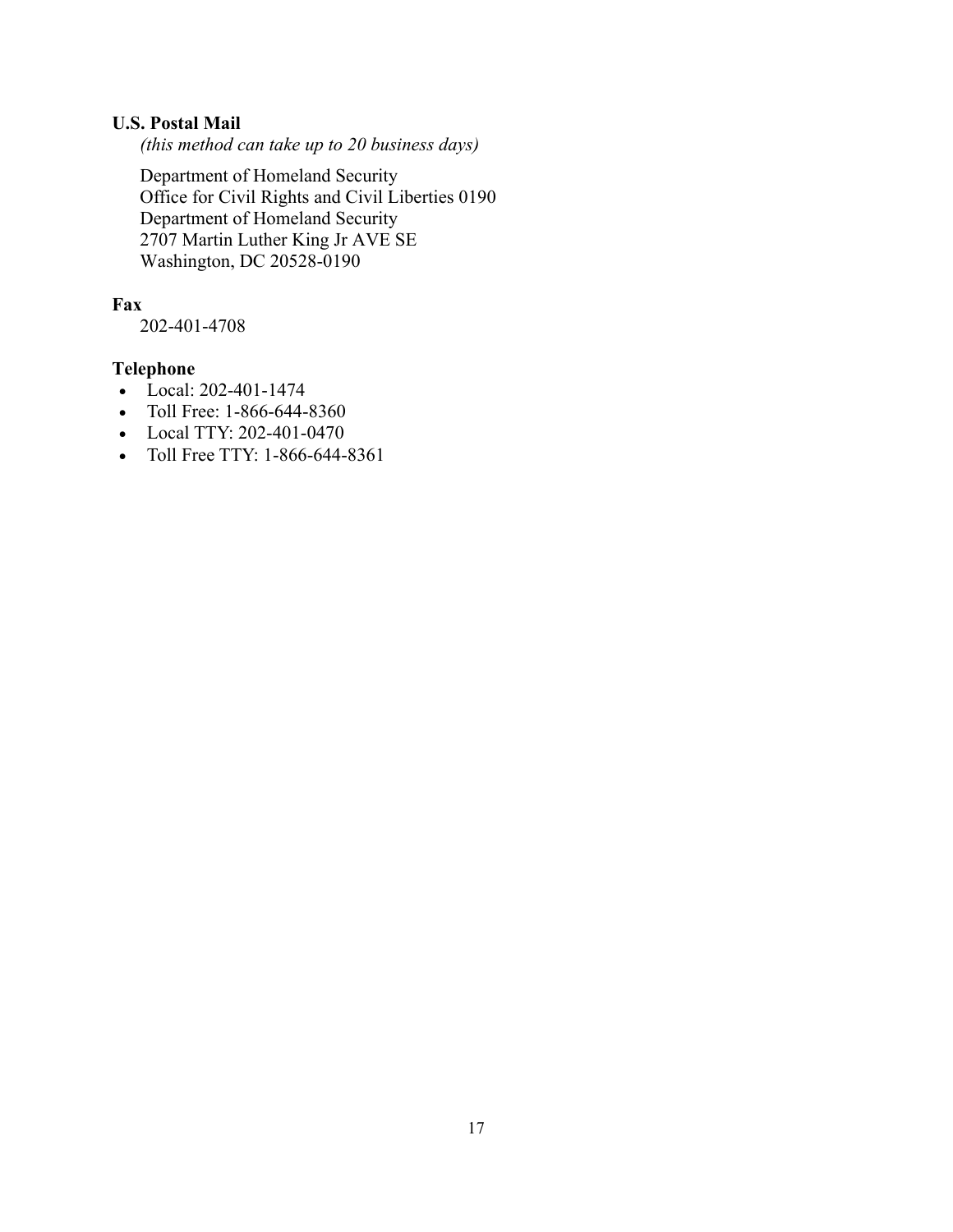## <span id="page-17-0"></span>Appendix A: CRCL Language Access Plan October 2020 Update

This update responds to the [Memorandum from CRCL Officer to DHS Component Heads](https://www.dhs.gov/sites/default/files/publications/officer-memo-component-heads-updating-lep-plans-2018.pdf) (August 15, 2018), requesting that Components update their language access plans consistent with Executive Order 13166, *Improving Access to Services for Persons with Limited English Proficiency* (EO 13166). The memorandum states that "[p]eriodically evaluating and updating language access plans, policies, and procedures will help ensure that the Department's language access programs are effective." CRCL requested that each Component consider the following four elements in updating their language access plan:

- 1) **Component Language Access Working Group** CRCL requested that each Component create or leverage the work of a Component language access working group to assist in the development of the language access plan and the execution of language access initiatives;
- 2) **Evaluation Tools and Mechanisms** CRCL requested that each Component provide information on the steps the Component has undertaken to assess effectiveness of the current language access plan;
- 3) **Demographic Assessments** CRCL requested that each Component evaluate the top languages or LEP populations the Component encounters in its programs and activities; and,
- 4) **New Technologies** CRCL requested that each Component provide information on any initiatives related to the use of new technologies to strengthen language access.

Like other DHS Components, CRCL considered the four elements above in reviewing and updating its language access plan.

### **Component Language Access Working Group**

In FY 2020, CRCL established an internal CRCL Language Access Working Group to support the office's efforts to strengthen language access in its own programs and services, as well as for oversight of EO 13166 throughout the Department. The CRCL Working Group contributed to the development of this language access update and will contribute to the implementation of language access initiatives in FY 2021-2022 as appropriate. The working group's representatives include staff from the Business Operations Section, the Compliance Branch; and the following sections of the Programs Branch: Antidiscrimination Group, Community Engagement Section, and Immigration Section. The working group is chaired by the Antidiscrimination Group.

### **Evaluation Tools and Mechanisms**

CRCL evaluated the effectiveness of its language access plan by regularly monitoring its language services contract and by conducting a staff survey to gather feedback on CRCL's language access program.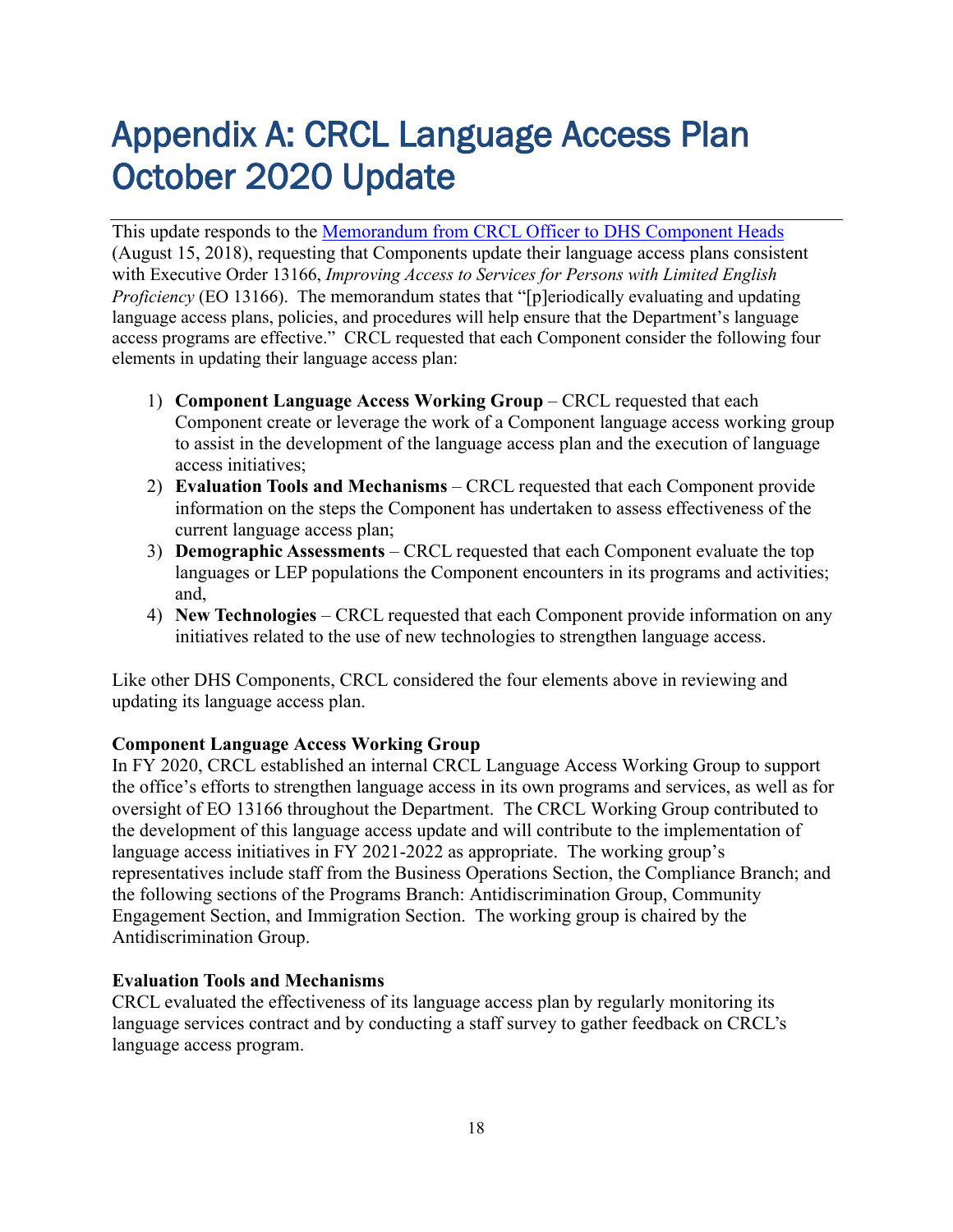Monitoring of language services contract: The Antidiscrimination Group and CRCL's Contracting Officer meet regularly to exchange information about the quality of language services that the contractor is providing to CRCL, the timeliness of these services, and staff satisfaction or concerns. This feedback is used to monitor the contract (and request adjustments), as well as the state of language access in CRCL.

Staff survey: In FY 2020, The Antidiscrimination Group conducted a survey of CRCL staff to assess the effectiveness of CRCL's language access program and solicit feedback and recommendations for improvements. Respondents were asked the following questions:

- 1. How familiar are you with the requirements of Executive Order 13166, *Improving Access to Services for Persons with Limited English Proficiency*?
- 2. Are you aware of CRCL's Language Access Plan and where to find it?
- 3. Do you know how to request translation and interpretation services in CRCL?
- 4. Are CRCL's language resources sufficient to meet the language access programmatic needs of your section?
- 5. If dissatisfied, what would you like to see CRCL provide?
- 6. What steps can CRCL take to strengthen access to limited English proficient persons in CRCL's own programs and activities?
- 7. What more can ADG do to advance language access for LEP persons across the Department's programs and activities?

The survey results pointed to a need to train new staff and provide periodic refresher training to staff on language access responsibilities, CRCL's Language Access Plan, and the resources available to CRCL staff for providing language access. For example, about 25 percent of respondents said they were "very familiar" or "extremely familiar" with the requirements of EO 13166, while about 50% of respondents said they were "somewhat familiar" with the requirements. CRCL's priorities for FY 2021-2022 include such staff training and conducting a follow-up survey.

### **Demographic Assessment**

CRCL evaluated the top languages and LEP populations that it serves by reviewing the use of CRCL's foreign language contract, community engagement contacts, and phone calls from the public. CRCL determined the top 10 languages to be:

- 1. Spanish
- 2. Chinese
- 3. Arabic
- 4. Vietnamese
- 5. Russian
- 6. Korean
- 7. Tagalog
- 8. French
- 9. Somali
- 10. Portuguese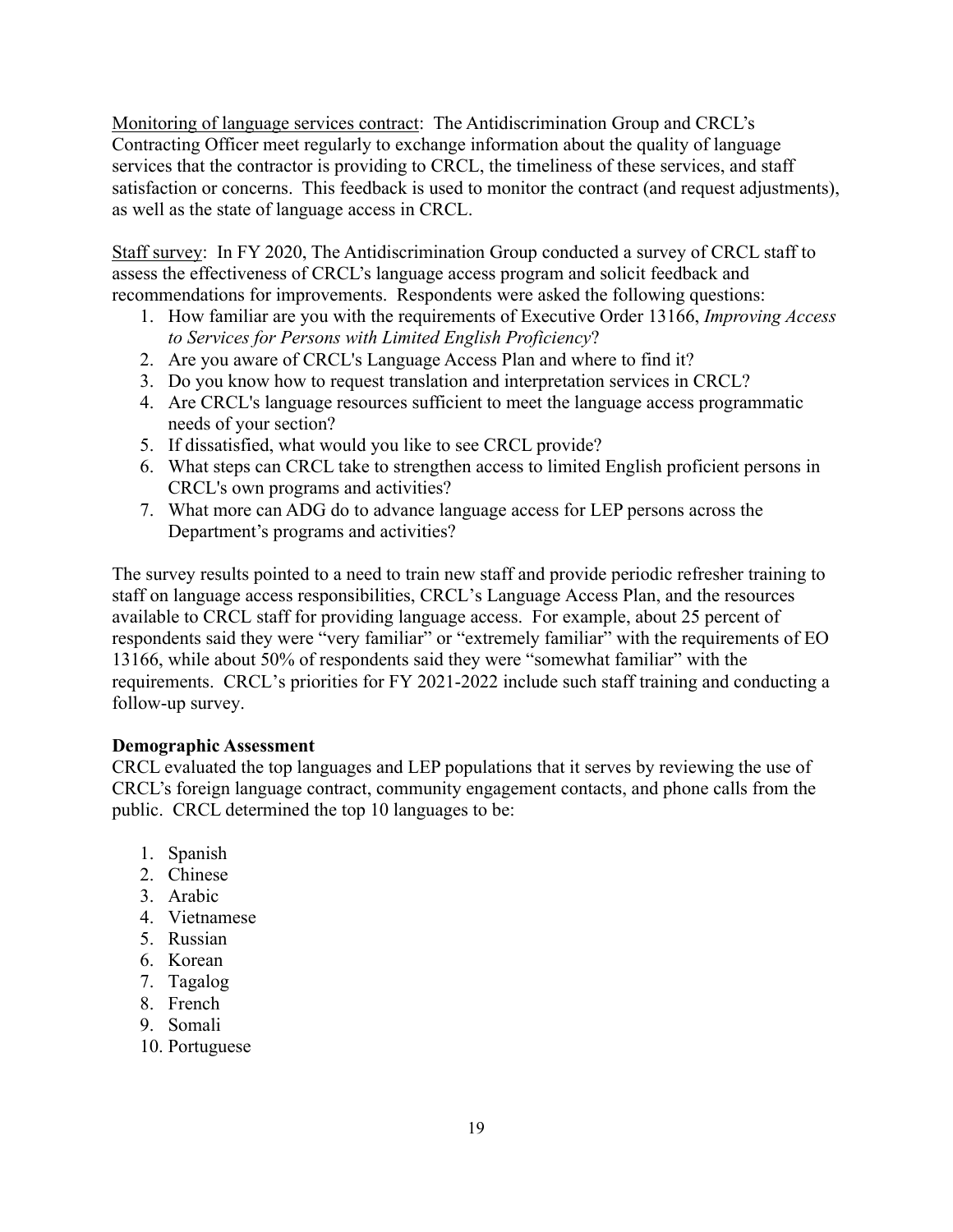In addition, CRCL's Community Engagement Section has needed and obtained language services in Punjabi, Farsi, Burmese, and Haitian Creole.

#### **New Technologies**

CRCL and several DHS Components researched or explored the capabilities of "machine translation" for possible use in DHS operations and programs. Machine translation refers to the use of software that can translate source content into target languages. Advances in machine translation due in part to new artificial intelligence technology offer possibilities that were not previously contemplated by CRCL. Nevertheless, the use of machine translation in DHS programs and activities requires testing and validation for accuracy to ensure that LEP persons have meaningful access to those programs and services that will use the technology. As noted in the priorities below, CRCL will continue to research and evaluate new technologies and promote the use of such technologies in certain settings where appropriate.

### Accomplishments: FY 2016-2020

CRCL conducted a number of activities in fiscal years 2016-2020 to advance the principles of Executive Order 13166 and support DHS Components and recipients of DHS financial assistance in providing meaningful access. Some of CRCL's major activities and accomplishments include:

#### DHS Programs and Activities

- **DHS Language Access Working Group.** CRCL convened a DHS Language Access Working Group to promote coordination in providing meaningful access for LEP persons in the Department's programs, activities, and operations. The DHS Language Access Working Group comprised representatives from DHS Components and Headquarters offices and met on a regular basis to review and assess DHS language access initiatives aimed at providing meaningful access, share best practices, leverage resources, discuss identifying qualified indigenous language interpreters, and examine machine translation as a possible supplement to existing language services.
- **Component Language Access Plan Updates.** As noted above, in August 2018, CRCL issued a memorandum to DHS Components requesting an update of their language access plans. To support implementation of the memorandum, CRCL provided technical assistance to Components, met with Components' internal language access working groups to discuss requirements and resources, evaluated Components' language access plan updates, and provided feedback on these plans. Approved updated Component plans were posted on the DHS webpage [Language Access at the Department of Homeland](https://www.dhs.gov/language-access)  [Security.](https://www.dhs.gov/language-access) In FY 2021, CRCL will work with Components to support the rollout of the Components' language access plan updates to both the workforce and public stakeholders.
- **Compliance Branch Activities.** The CRCL Compliance Branch receives and reviews allegations of denial of meaningful language access to DHS programs, services, and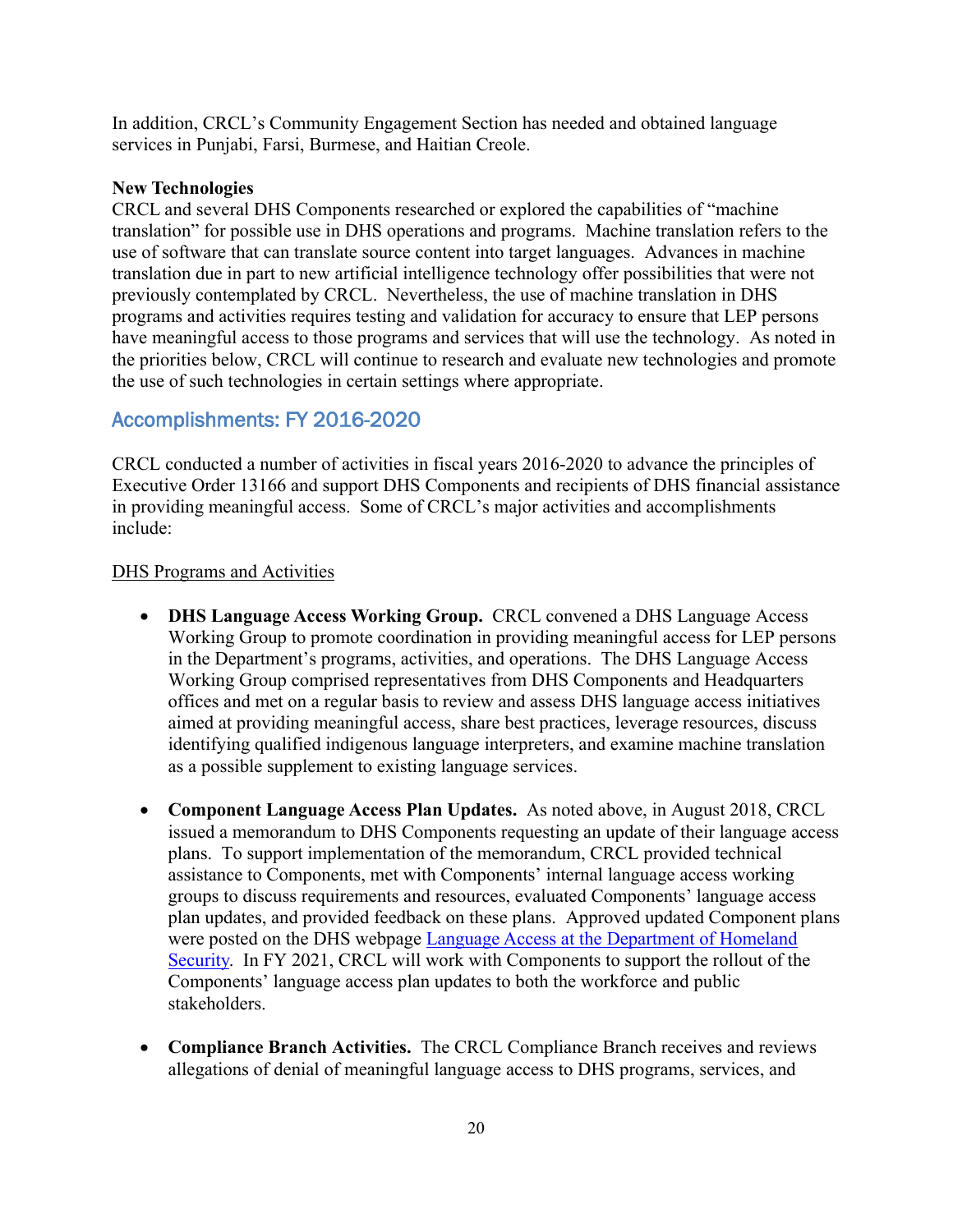activities. The Compliance Branch investigates complaints and issues recommendations to Components when warranted. Such work assists the Department in ensuring that it provides meaningful access to LEP persons.

- **DHS Language Access Symposium.** CRCL hosted a DHS-wide Language Access Symposium in July of 2017 to provide training and resources to personnel across DHS. The event included training on civil rights requirements related to language access and information on resources and effective practices within DHS and the Federal Government at large. The symposium featured subject matter experts from within DHS and from the U.S Department of Justice, Civil Rights Division. The keynote speaker was Mr. Glenn Nordin, a national expert on foreign language learning and former principal language and area adviser in the U.S. Department of Defense. The sessions focused on the fundamentals of language access, foreign language competency and assessments, the Department's Blanket Purchase Agreement for Language Services, and innovative uses of technology.
- **Indigenous Languages Roundtables.** In August 2019, CRCL and the DHS Language Access Working Group hosted a day-long DHS Indigenous Languages Roundtable, which brought together DHS Components and other federal agencies working on language access for individuals who interact with DHS personnel, especially at the U.S. Southern Border. The roundtable provided an opportunity for Components to discuss tools and resources for identifying indigenous languages during the first encounter and providing meaningful access to indigenous language speakers. The roundtable included two experts on indigenous communities: Ms. Odilia Romero, co-founder and executive director of Comunidades Indígenas en Liderazgo (CIELO) and Ms. Shannon Speed, professor of anthropology and director of UCLA's American Indian Studies Research Center.

In August 2020, CRCL hosted a virtual second roundtable specifically to hear from frontline personnel about their interactions with indigenous language speakers, current practices, and practical tools for identifying languages and meeting the language needs of these populations.

- **Translations of National Terrorism Advisory System (NTAS) Bulletins.** The Department's [NTAS](https://www.dhs.gov/topic/ntas) advisories communicate information about terrorist threats by providing timely, detailed information to the public, government agencies, first responders, public sector organizations, airports, and other transportation entities. Partnering with the DHS Office of Public Affairs (OPA), CRCL coordinated the translation of [NTAS bulletins](https://www.dhs.gov/publication/national-terrorism-advisory-system-bulletin-january-4-2020-translations) that OPA posts on the DHS webpage and disseminates through social and mainstream media outlets. Languages for NTAS translations include: Arabic, French, Chinese Simplified and Traditional, Portuguese, Russian, Somali, Spanish, and Vietnamese. NTAS bulletins and translations can be found on the [DHS NTAS](https://www.dhs.gov/national-terrorism-advisory-system) webpage.
- **Dissemination of CRCL** *I Speak* **materials.** CRCL widely disseminated and made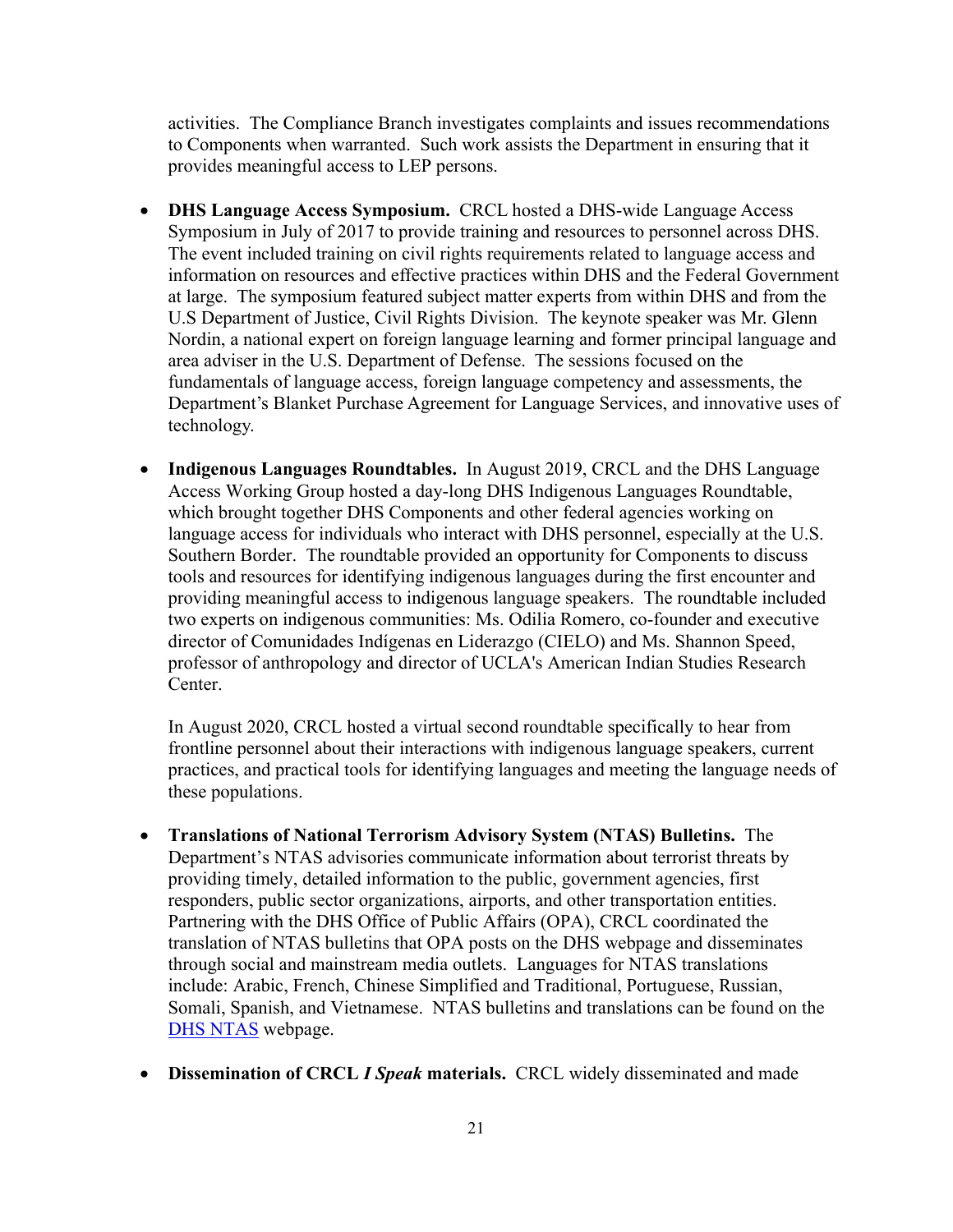available its *language identification materials* to all DHS Components. CRCL developed the *I Speak* tools, which include a pocket guide and poster, for DHS and recipient program personnel who work directly with the public and who need to identify the language of the person with whom they are interacting. Both *I Speak* formats include 70 languages, and the *I Speak* pocket guide includes an additional list of indigenous languages of Mexico and Central America. The functionality of the materials depends on whether the persons encountered are literate, thus CRCL has also supported Components' development of additional tools that help identify the languages of these populations.

- **DHS Blanket Purchase Agreement for Language Services.** In FY 2017, DHS successfully awarded a Blanket Purchase Agreement (BPA) for Language Services for a wide range of language services, including but not limited to foreign language translation, foreign language interpretation, and sign language interpretation. The BPA enables DHS and its Components to strategically leverage its collective buying power through a simplified and lower cost method of procurement compared to individual contracting actions, promote compliance with federal civil rights requirements related to language access, and drive performance standardization to improve the quality of services. CRCL had a significant role in the development of the Performance Work Statement for the BPA working closely with the DHS Strategic Sourcing Program Office and FEMA, which serves as the BPA's Administrative Contracting Officer.
- **REAL ID.** The REAL ID Act passed by Congress in 2005 established minimum security standards for state-issued driver's licenses and identification cards and prohibits federal agencies from accepting for official purposes licenses and identification cards from states that do not meet these standards. In FY 2020, CRCL supported the translation of [REAL ID Frequently Asked Questions,](https://www.dhs.gov/real-id-frequently-asked-questions) which provides public information about the implementation of REAL ID in Chinese, French, Spanish, Tagalog, and Vietnamese. CRCL also supported the dissemination of these translations to community stakeholders.
- **DHS COVID-19 Messaging.** On January 31, 2020, the Secretary of the U.S. Department of Health and Human Services declared a public health emergency under the Public Health Service Act in response to COVID-19. On March 13, 2020, President Trump declared a National Emergency concerning the COVID-19 outbreak to control the spread of the virus in the U.S. Likewise, all U.S. states, territories, and the District of Columbia declared a state of emergency in response to COVID-19. CRCL reviewed the accessibility of DHS COVID-19 public messaging for LEP communities. With Component support, CRCL reviewed DHS COVID-19 public messaging, evaluated the information, and made recommendations to each Component on what additional actions, if any, it should consider taking in order to meet its obligations to take reasonable steps to provide meaningful access to LEP persons consistent with EO 13166 and their Language Access Plans.

#### DHS Recipient (e.g., Grantee) Programs

Executive Order 13166 not only requires that DHS provide meaningful access to LEP persons in its own programs, services, and activities, it also requires DHS to issue guidance to its recipients of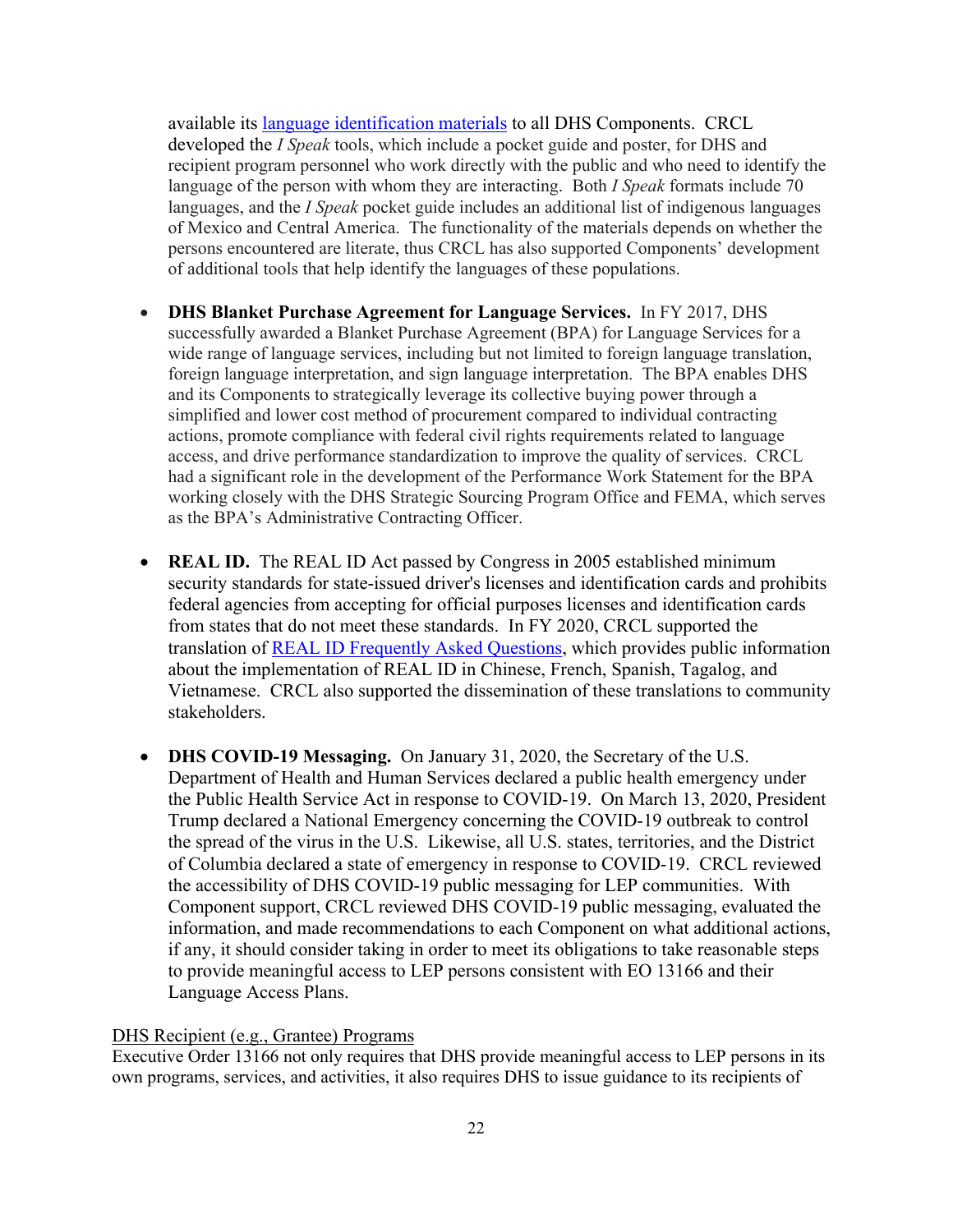financial assistance on their language access obligations under the national origin nondiscrimination provisions of Title VI of the Civil Rights Act of 1964. Accordingly, this update provides examples of CRCL activities focused on recipient compliance:

- **Compliance Reviews.** In July 2017, CRCL and FEMA, Office of Equal Rights (OER) initiated a compliance review of the Chemical Stockpile Emergency Preparedness Programs (CSEPP) in Kentucky and Colorado in connection with awards of financial assistance under the FY 2016 Chemical Stockpile Emergency Preparedness Program. The compliance review focused on how the primary recipients and their subrecipients ensure nondiscrimination in the administration of CSEPP programs and activities with an emphasis on the obligation to ensure meaningful access for persons who are LEP through effective communication, program access, and physical access for persons with disabilities and others with access and functional needs. CRCL recommended the Kentucky and Colorado CSEPP programs consider integrating the following overarching recommendations into their CSEPP program:
	- 1. Develop written policies, plans, and procedures that comprehensively identify and address the needs of persons with LEP, persons with disabilities, and others with access and functional needs in the event of a chemical emergency;
	- 2. Increase stakeholder engagement with community and advocacy organizations that serve or represent persons with LEP, persons with disabilities, and others with access and functional needs in CSEPP activities such as planning, exercises, and public outreach and education; and,
	- 3. Evaluate the effectiveness of CSEPP activities in preparing for and meeting the needs of LEP persons, persons with disabilities, and others with access and functional needs.
- **Civil Rights Evaluation Tool and Webinars.** In April 2018, CRCL began implementing the DHS Civil Rights Evaluation Tool (Tool) and review process. The Tool is a technical assistance resource that CRCL developed to assist recipients of DHS financial assistance in understanding and meeting their civil rights obligations. The Tool asks recipients to report to DHS information on civil rights complaints and lawsuits, nondiscrimination policies, and policies and procedures for ensuring meaningful access for LEP persons and persons with disabilities. CRCL, in coordination with FEMA and other Components, reviews recipients' submissions and provides technical assistance as needed to ensure that these organizations have adequate policies and procedures in place to ensure nondiscrimination. In FY 2020, CRCL began conducting webinars for recipients to support them in meeting their reporting requirements and in providing meaningful access to LEP persons with LEP in their federally assisted programs.

### Priorities for FY 2021-2022

CRCL has established the following priorities for FY 2021-2022: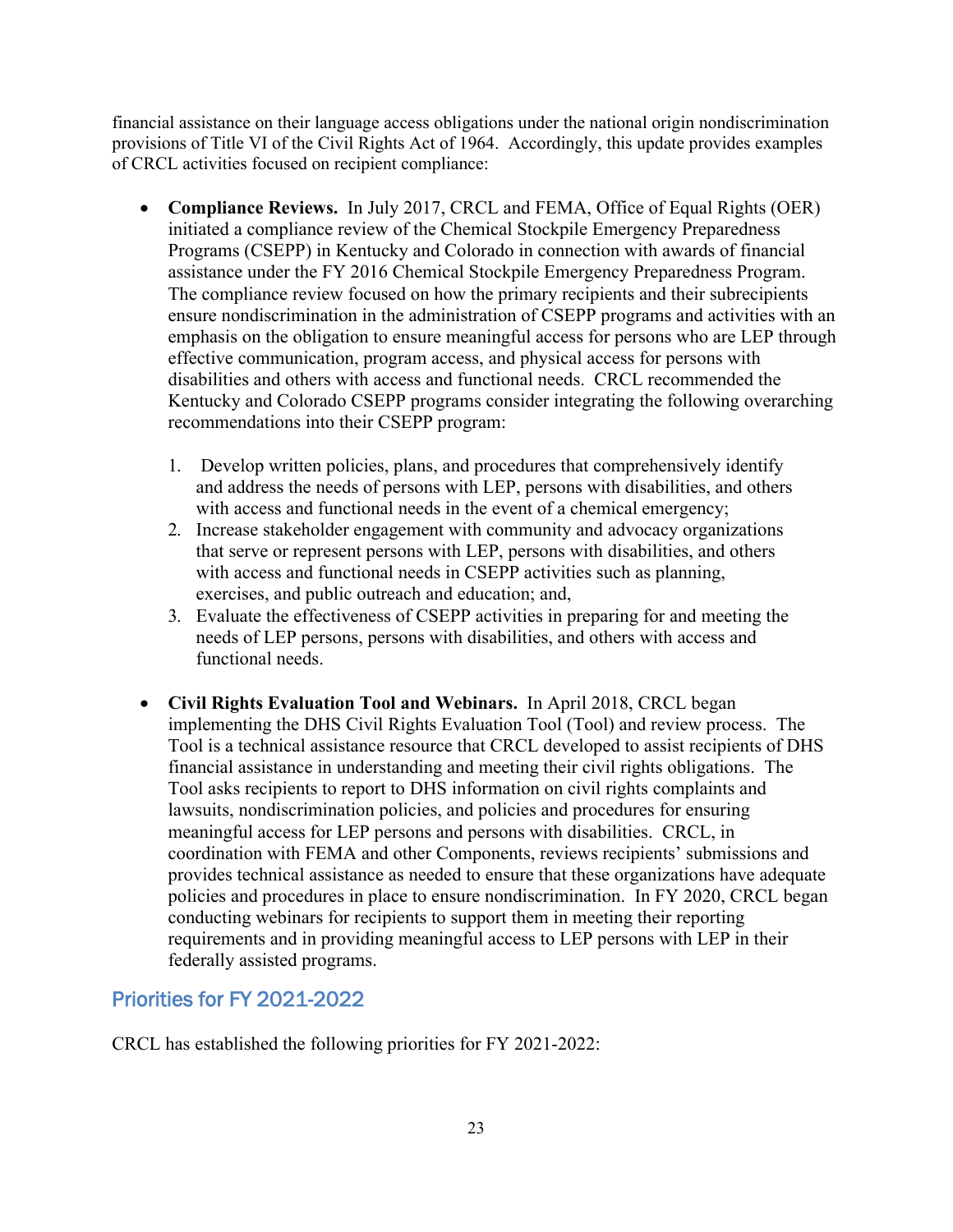- Language Access Working Group. CRCL will convene the DHS Language Access Working Group at least quarterly to foster dialogue among staff with an interest and/or responsibility for language access; exchange information, best practices, and costeffective solutions to language access; and carry out language access initiatives.
- **Monitoring of Language Access Plans.** CRCL will monitor implementation of Components' Language Access Plans and updates. In addition, CRCL will work with those Components that have yet to develop and submit Language Access Plans or updates.
- **DHS Language Technology Hub.** CRCL will establish a Language Technology Hub that will serve as a virtual space for Components to come together to learn about, discuss, and test state-of-the-art technologies that may support language access in DHS programs and activities. CRCL will research, evaluate, and where appropriate, promote the use of technology to support language access within DHS.
- **Technical Assistance and Training.** CRCL will provide Components with technical assistance and training on language access requirements and resources for supporting meaningful access to LEP persons in their programs and activities.
- **Stakeholder Outreach**. In coordination with Components, CRCL will engage with public stakeholders on the Components' Language Access Plans, activities, and practices with the goal of strengthening language access within DHS.
- **Indigenous Language Roundtables.** In coordination with Components, CRCL will convene additional indigenous language roundtables to continue to raise awareness of issues impacting indigenous language populations that interact with DHS personnel and offer effective practices for providing meaningful access to them. In FY 2021, CRCL will host a roundtable with community stakeholders, including members of indigenous communities and professional associations, to hear individual feedback on providing meaningful access to indigenous language speakers. CRCL will develop, support, and monitor implementation of recommendations resulting from these roundtables.
- **REAL ID.** CRCL will continue to advise the REAL ID program office on multilingual messaging to ensure that members of the public receive information related to REAL ID implementation, such as when REAL ID will be enforced, what happens when the REAL ID enforcement date begins, and how to get a REAL ID.
- **Public Messaging in Emergencies**. CRCL will monitor and, where appropriate, make recommendations to Components on actions to consider for ensuring meaningful access to their messaging related to COVID-19 and other emergencies.
- **Use of DHS/Component Personnel for Providing Language Services.** The diversity of foreign language skills among the workforce is a major strength for DHS, yet a number of Components lack methods for assessing or verifying the language competency of staff who